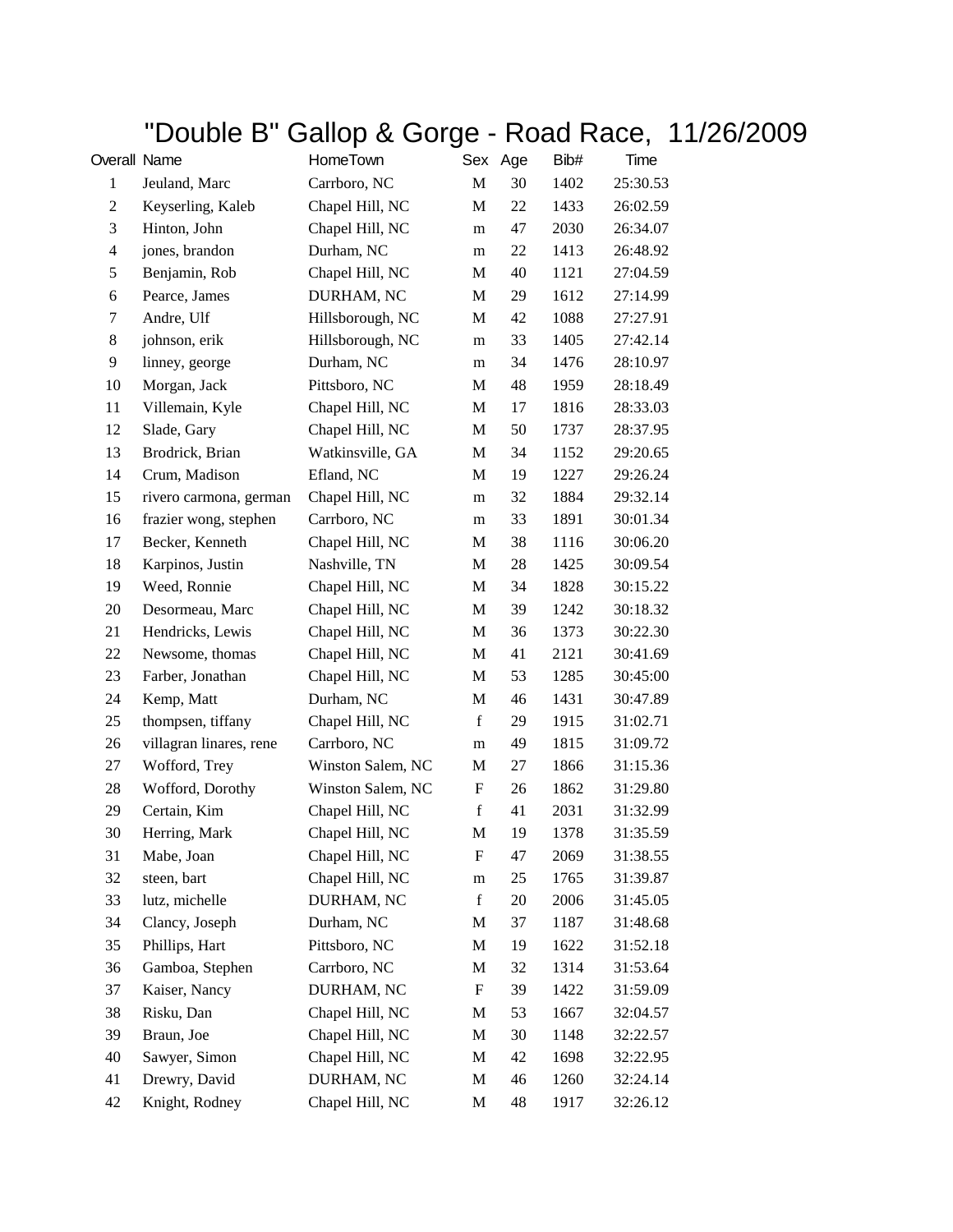| 43 | Rosenthal, Matthew                  | Richmond, VA    | M                         | 23 | 1678 | 32:30.40 |
|----|-------------------------------------|-----------------|---------------------------|----|------|----------|
| 44 | Richardson, Stacey                  | Chapel Hill, NC | $\boldsymbol{\mathrm{F}}$ | 37 | 1662 | 32:35.76 |
| 45 | Payne, William                      | Chattanooga, TN | M                         | 33 | 1610 | 32:38.17 |
| 46 | Halchin, Roger                      | Mebane, NC      | M                         | 56 | 2046 | 32:40.37 |
| 47 | Gapin, Jennifer                     | Miami Beach, FL | F                         | 28 | 1318 | 32:50.85 |
| 48 | gimlia, douglas                     | Carrboro, NC    | m                         | 45 | 2038 | 32:56.32 |
| 49 | drake, jonathan                     | Chapel Hill, NC | m                         | 43 | 2129 | 33:04.01 |
| 50 | Quackenbush, Corey                  | Chapel Hill, NC | M                         | 25 | 1639 | 33:04.20 |
| 51 | Bailey, Sean                        | Carrboro, NC    | M                         | 27 | 1103 | 33:05.38 |
| 52 | Martinson, Alan                     | Arlington, VA   | M                         | 28 | 1512 | 33:12.29 |
| 53 | nutt, anne                          | Rockville, MD   | $\mathbf f$               | 32 | 2054 | 33:15.20 |
| 54 | Suchindran, Sujit                   | Chapel Hill, NC | M                         | 28 | 1781 | 33:17.08 |
| 55 | Inselmann, Jared                    | Chapel Hill, NC | $\mathbf M$               | 29 | 2117 | 33:17.12 |
| 56 | Lancaster, Charles                  | Chapel Hill, NC | M                         | 48 | 1453 | 33:17.31 |
| 57 | Schmidt, Blaine                     | Chapel Hill, NC | m                         | 42 | 1704 | 33:17.92 |
| 58 | Cook, Brian                         | Atlanta, GA     | M                         | 39 | 2072 | 33:19.43 |
| 59 | Bishop, Jessica                     | Chapel Hill, NC | F                         | 34 | 1127 | 33:22.29 |
| 60 | Bolon, Todd                         | Chapel Hill, NC | M                         | 43 | 1139 | 33:24.41 |
| 61 | Parker, Ellen                       | Chapel Hill, NC | F                         | 38 | 1981 | 33:33.21 |
| 62 | Byerly, Rob                         | Chapel Hill, NC | M                         | 14 | 1926 | 33:36.58 |
| 63 | Astrachan, Owen                     | Chapel Hill, NC | M                         | 53 | 1098 | 33:40.30 |
| 64 | gill, matthew                       | Durham, NC      | m                         | 33 | 2082 | 33:42.81 |
| 65 | velazco, alaan                      | Chapel Hill, NC | m                         | 22 | 1813 | 33:45.14 |
| 66 | Ehlers, Ben                         | ATHENS, GA      | m                         | 39 | 1271 | 33:47.66 |
| 67 | Welsh, Patrick Welsh                | DURHAM, NC      | M                         | 20 | 1834 | 33:48.70 |
| 68 | Faulkner, Hunter                    | Chapel Hill, NC | M                         | 27 | 1287 | 33:50.17 |
| 69 | Dayton, Paul                        | Carrboro, NC    | m                         | 36 | 2126 | 33:51.39 |
| 70 | wetschler, matthew                  | Chapel Hill, NC | m                         | 29 | 1839 | 33:54.90 |
| 71 | Spidale, Nick                       | Chapel Hill, NC | M                         | 23 | 1756 | 33:55.90 |
| 72 | Heavner, Whitney                    | Chapel Hill, NC | $\boldsymbol{\mathrm{F}}$ | 26 | 1368 | 33:57.45 |
| 73 | Lyles, L.                           | DURHAM, NC      | M                         | 33 | 1497 | 34:00.11 |
| 74 | Doyle, William                      | Chapel Hill, NC | M                         | 39 | 2097 | 34:00.75 |
| 75 | Ganzi, John                         | Chapel Hill, NC | $\mathbf M$               | 55 | 1316 | 34:03.67 |
| 76 | Hardy, David                        | Carrboro, NC    | M                         | 49 | 1355 | 34:04.46 |
| 77 | Royle, David                        | Washington, DC  | M                         | 54 | 1685 | 34:08.72 |
| 78 | Superak, Hillary                    | Carrboro, NC    | ${\bf F}$                 | 22 | 1784 | 34:09.80 |
| 79 | Narayan, Drew                       | Chapel Hill, NC | M                         | 34 | 1576 | 34:13.35 |
| 80 | Hoover, Chris                       | Chapel Hill, NC | M                         | 38 | 1916 | 34:15.42 |
| 81 | grinman, tom                        | Unknown, NA     | m                         | 41 | 2060 | 34:18.57 |
| 82 | Eckermann Ross, Christin Durham, NC |                 | F                         | 41 | 1270 | 34:19.55 |
| 83 | welty, jeff                         | DURHAM, NC      | m                         | 37 | 2058 | 34:20.79 |
| 84 | Stark, Maddie                       | Chapel Hill, NC | $\boldsymbol{\mathrm{F}}$ | 19 | 1762 | 34:24.20 |
| 85 | wolf, patrick                       | Chapel Hill, NC | m                         | 24 | 1868 | 34:26.94 |
| 86 | Lane, Patric                        | Carrboro, NC    | M                         | 39 | 2013 | 34:32.01 |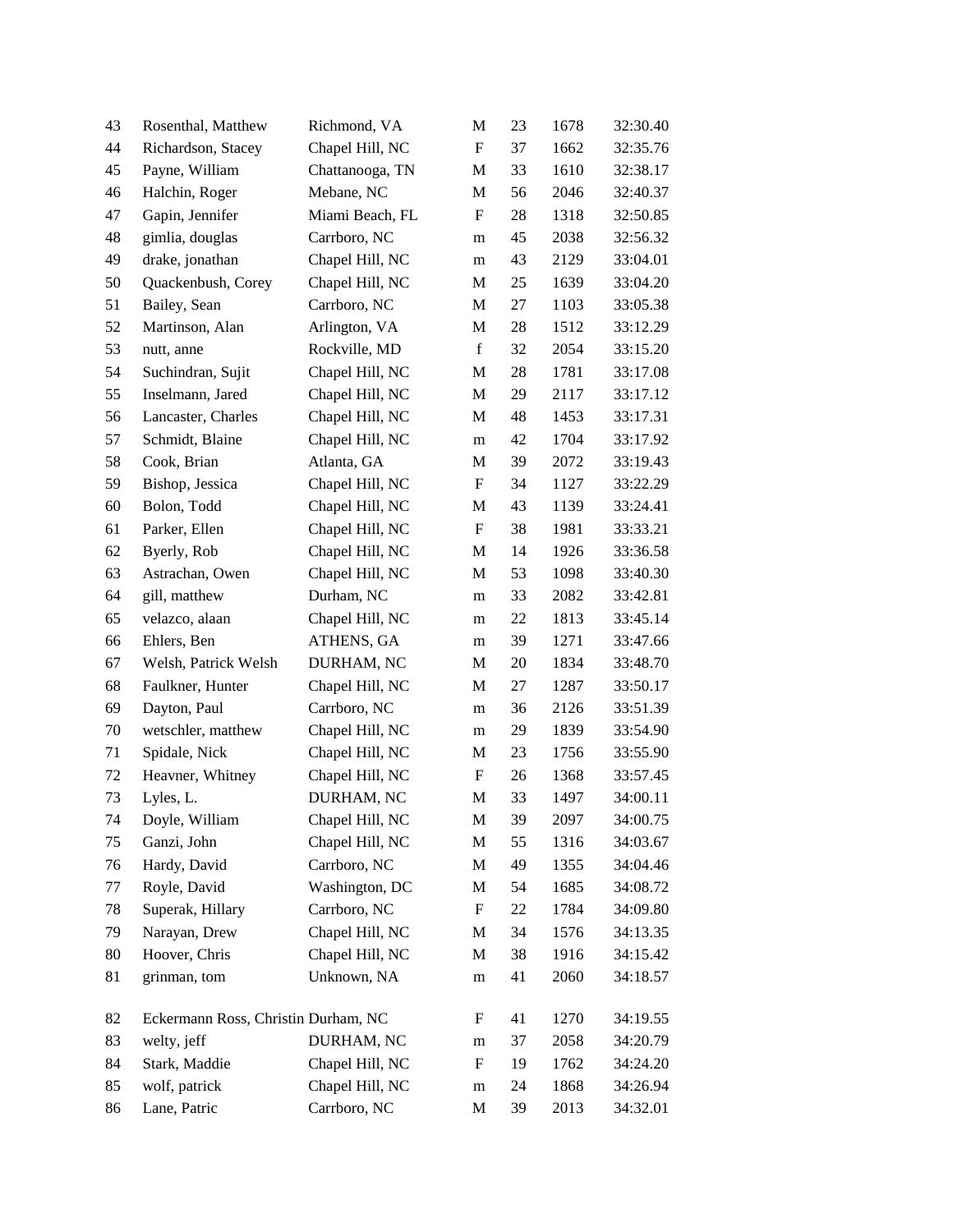| 87  | Dudley, Cosby        | Chapel Hill, NC  | m                         | 49 | 1261 | 34:34.06 |
|-----|----------------------|------------------|---------------------------|----|------|----------|
| 88  | kopczynski, todd     | Waxhaw, NC       | M                         | 45 | 1995 | 34:35.74 |
| 89  | Grant, Daniel        | Morrisville, NC  | m                         | 31 | 1992 | 34:38.49 |
| 90  | Villemain, Matthew   | Chapel Hill, NC  | M                         | 21 | 1817 | 34:41.47 |
| 91  | haase, julie         | DURHAM, NC       | $\boldsymbol{\mathrm{F}}$ | 40 | 1347 | 34:43.30 |
| 92  | MacLean, Kari        | Pittsboro, NC    | $\boldsymbol{\mathrm{F}}$ | 34 | 1502 | 34:48.30 |
| 93  | Crabill, Robert      | Chapel Hill, NC  | M                         | 43 | 1214 | 34:48.88 |
| 94  | Sieck, Alexander     | Mebane, NC       | M                         | 18 | 1729 | 34:49.11 |
| 95  | Ludlow, Katie        | Chapel Hill, NC  | F                         | 50 | 1496 | 34:50.98 |
| 96  | Roberts, Jason       | Hillsborough, NC | m                         | 25 | 1668 | 34:54.34 |
| 97  | Chopas, James        | Chapel Hill, NC  | M                         | 43 | 1186 | 34:55.44 |
| 98  | Smith, Justin        | Mebane, NC       | m                         | 28 | 2071 | 34:55.88 |
| 99  | Moser-Katz, Tyler    | Chapel Hill, NC  | M                         | 17 | 1566 | 34:59.33 |
| 100 | Charney, Amy         | Chapel Hill, NC  | F                         | 41 | 1183 | 35:04.51 |
| 101 | brown, nathan        | Hillsborough, NC | M                         | 37 | 1157 | 35:07.31 |
| 102 | Pence, Brian         | Carrboro, NC     | M                         | 35 | 1615 | 35:09.03 |
| 103 | Kauftheil, Randy     | Chapel Hill, NC  | M                         | 51 | 1428 | 35:09.69 |
| 104 | Brandon, Julia       | Durham, NC       | $\boldsymbol{\mathrm{F}}$ | 37 | 1147 | 35:10.86 |
| 105 | Marshall, John       | Carrboro, NC     | M                         | 54 | 1509 | 35:10.92 |
| 106 | Jordan, David        | Chapel Hill, NC  | M                         | 28 | 1417 | 35:12.81 |
| 107 | Horne, Meredith      | Chapel Hill, NC  | $\mathbf F$               | 34 | 2022 | 35:12.85 |
| 108 | Hotelling, Jim       | Chapel Hill, NC  | M                         | 62 | 1927 | 35:13.84 |
| 109 | Bollenbacher, John   | Chapel Hill, NC  | M                         | 36 | 2093 | 35:18.25 |
| 110 | Pointer, Ivy         | Durham, NC       | F                         | 31 | 1928 | 35:20.39 |
| 111 | Collis, Stewart      | Chapel Hill, NC  | M                         | 41 | 1199 | 35:21.38 |
| 112 | Miller, Cheryl       | Chapel Hill, NC  | $\boldsymbol{\mathrm{F}}$ | 25 | 1544 | 35:22.94 |
| 113 | Mezzatesta, Isabella | Chapel Hill, NC  | F                         | 13 | 1941 | 35:23.41 |
| 114 | Jaspers, Ilona       | Carrboro, NC     | $\boldsymbol{\mathrm{F}}$ | 40 | 1400 | 35:24.50 |
| 115 | Patterson, Evan      | Chapel Hill, NC  | M                         | 42 | 2012 | 35:27.18 |
| 116 | ingham, andy         | Chapel Hill, NC  | m                         | 38 | 1398 | 35:29.06 |
| 117 | Taylor, Ken          | Chapel Hill, NC  | M                         | 46 | 1790 | 35:29.20 |
| 118 | SMOLENS, MAX         | Carrboro, NC     | M                         | 28 | 1749 | 35:35.34 |
| 119 | Poss, Ken            | Chapel Hill, NC  | M                         | 38 | 1632 | 35:36.10 |
| 120 | Anderson, Daniel     | Chapel Hill, NC  | M                         | 47 | 1085 | 35:36.53 |
| 121 | obrien, tim          | Durham, NC       | m                         | 58 | 2090 | 35:36.58 |
| 122 | Sommer, Courtney     | Carrboro, NC     | $\boldsymbol{\mathrm{F}}$ | 30 | 1750 | 35:40.58 |
| 123 | Taylor, Curtis       | Carrboro, NC     | M                         | 45 | 1977 | 35:44.86 |
| 124 | Ayal, Shahar         | Chapel Hill, NC  | M                         | 41 | 1901 | 35:45.09 |
| 125 | michael, nathaniel   | Chapel Hill, NC  | m                         | 14 | 1987 | 35:46.08 |
| 126 | Kirk, Kevin          | Durham, NC       | M                         | 49 | 1436 | 35:47.57 |
| 127 | Patz, Ned            | Chapel Hill, NC  | M                         | 51 | 1608 | 35:49.12 |
| 128 | Baker, Danielle      | Durham, NC       | ${\rm F}$                 | 33 | 2011 | 35:49.21 |
| 129 | revoy, jeff          | Carrboro, NC     | ${\rm m}$                 | 42 | 2095 | 35:49.72 |
| 130 | Ghio, Kathleen       | Chapel Hill, NC  | F                         | 20 | 1323 | 35:52.01 |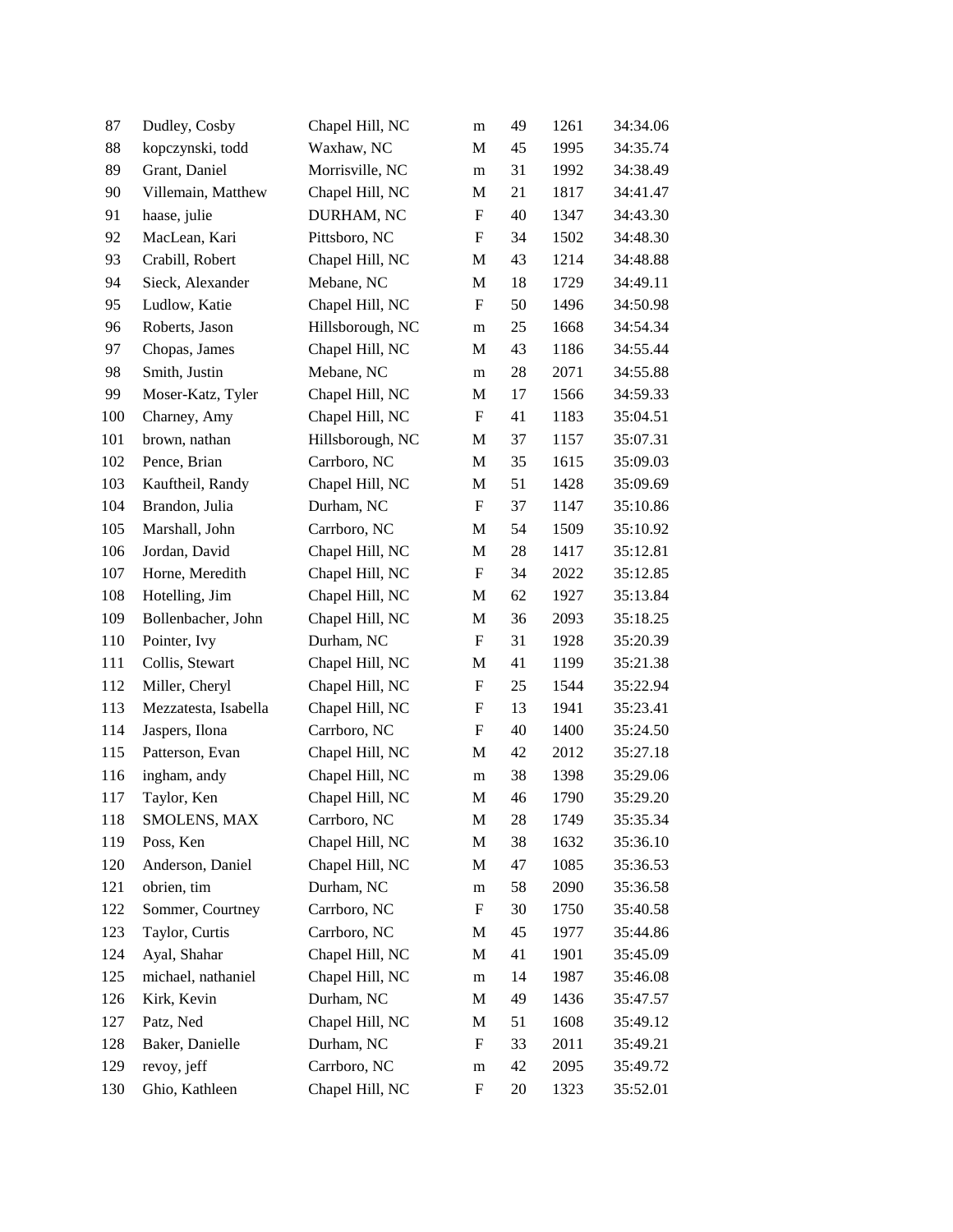| 131 | Hoerger, Tom             | Chapel Hill, NC   | M                         | 50 | 1385 | 35:53.10 |
|-----|--------------------------|-------------------|---------------------------|----|------|----------|
| 132 | Helpingstine II, Michael | Chapel Hill, NC   | M                         | 15 | 1372 | 36:00.05 |
| 133 | Clark, Peter             | Mebane, NC        | M                         | 30 | 1190 | 36:05.32 |
| 134 | Gerringer, Craig         | Durham, NC        | M                         | 22 | 1320 | 36:06.39 |
| 135 | Rose, Eli                | Chapel Hill, NC   | M                         | 11 | 1675 | 36:06.49 |
| 136 | Gordon, Michele          | Chapel Hill, NC   | $\boldsymbol{\mathrm{F}}$ | 48 | 1335 | 36:07.01 |
| 137 | Gordon, Max              | Chapel Hill, NC   | M                         | 23 | 1334 | 36:07.28 |
| 138 | Mader, John              | Chapel Hill, NC   | M                         | 52 | 1503 | 36:08.14 |
| 139 | Ryan, Alison             | Chapel Hill, NC   | F                         | 22 | 2033 | 36:10.17 |
| 140 | Nottingham, Lucy         | Cary, NC          | F                         | 41 | 1594 | 36:11.79 |
| 141 | Meyer, Quin              | DURHAM, NC        | M                         | 10 | 1541 | 36:16.48 |
| 142 | schmid, amy              | Durham, NC        | $\mathbf f$               | 34 | 2080 | 36:16.63 |
| 143 | Meyer, David             | DURHAM, NC        | M                         | 46 | 1538 | 36:16.74 |
| 144 | harman, jim              | Springfield, VA   | m                         | 40 | 2053 | 36:18.41 |
| 145 | Hunt, Kelsey             | Pittsboro, NC     | F                         | 18 | 1396 | 36:19.63 |
| 146 | Kahler, Chris            | Roslyn, VA        | F                         | 28 | 1420 | 36:21.01 |
| 147 | Shea, Colin              | Chapel Hill, NC   | М                         | 29 | 1724 | 36:21.16 |
| 148 | anderson, herbert        | Chapel Hill, NC   | m                         | 36 | 2123 | 36:21.90 |
| 149 | Lucente, Stephen         | Carrboro, NC      | M                         | 49 | 1491 | 36:21.92 |
| 150 | wilkinson, andy          | Prospect Hill, NC | m                         | 22 | 1924 | 36:23.62 |
| 151 | Lockhart, Ben            | Chapel Hill, NC   | M                         | 16 | 2009 | 36:25.60 |
| 152 | henkes, greg             | Baltimore, MD     | m                         | 23 | 1374 | 36:25.79 |
| 153 | Rees, John               | Chapel Hill, NC   | M                         | 50 | 1649 | 36:26.54 |
| 154 | Couper, Steven           | Chapel Hill, NC   | M                         | 22 | 2052 | 36:27.21 |
| 155 | Bloom, Paul              | DURHAM, NC        | M                         | 62 | 1130 | 36:28.23 |
| 156 | Vincent Jordan, Nicole   | Chapel Hill, NC   | $\boldsymbol{\mathrm{F}}$ | 27 | 1818 | 36:28.67 |
| 157 | bellavance, jason        | Chapel Hill, NC   | М                         | 29 | 1118 | 36:28.79 |
| 158 | Valley, Robert           | Chapel Hill, NC   | M                         | 55 | 1808 | 36:30.35 |
| 159 | Cordell, Greg            | Chapel Hill, NC   | M                         | 49 | 2024 | 36:30.67 |
| 160 | Goss, Charles            | Chapel Hill, NC   | M                         | 46 | 1336 | 36:30.83 |
| 161 | Sorgi, Zachary           | Morrisville, NC   | M                         | 27 | 1752 | 36:32.27 |
| 162 | Northen, John            | Chapel Hill, NC   | M                         | 59 | 1593 | 36:33.60 |
| 163 | Meador, Aubrey           | Mebane, NC        | M                         | 49 | 1532 | 36:35.25 |
| 164 | Pohlen, Danielle         | Chapel Hill, NC   | ${\rm F}$                 | 22 | 1627 | 36:36.48 |
| 165 | mecrone, chris           | California, MD    | m                         | 34 | 2068 | 36:38.08 |
| 166 | Emerson, Julie           | Chapel Hill, NC   | $\boldsymbol{\mathrm{F}}$ | 21 | 1275 | 36:39.33 |
| 167 | Williams, Joel           | Mebane, NC        | M                         | 48 | 1851 | 36:39.66 |
| 168 | Kopczynski, Casey        | Chapel Hill, NC   | M                         | 48 | 1993 | 36:41.27 |
| 169 | Brown, Mike              | <b>GRAHAM, NC</b> | M                         | 43 | 1155 | 36:41.58 |
| 170 | tesser, rachel           | Chapel Hill, NC   | $\mathbf f$               | 38 | 1892 | 36:42.17 |
| 171 | Riek, Jim                | Carrboro, NC      | M                         | 44 | 1663 | 36:42.66 |
| 172 | Cogswell, Patricia       | Carrboro, NC      | F                         | 48 | 1195 | 36:45.21 |
| 173 | DeWalt, Darren           | Chapel Hill, NC   | M                         | 40 | 2042 | 36:47.96 |
| 174 | Van Slyke, Adam          | Chapel Hill, NC   | M                         | 31 | 1811 | 36:48.95 |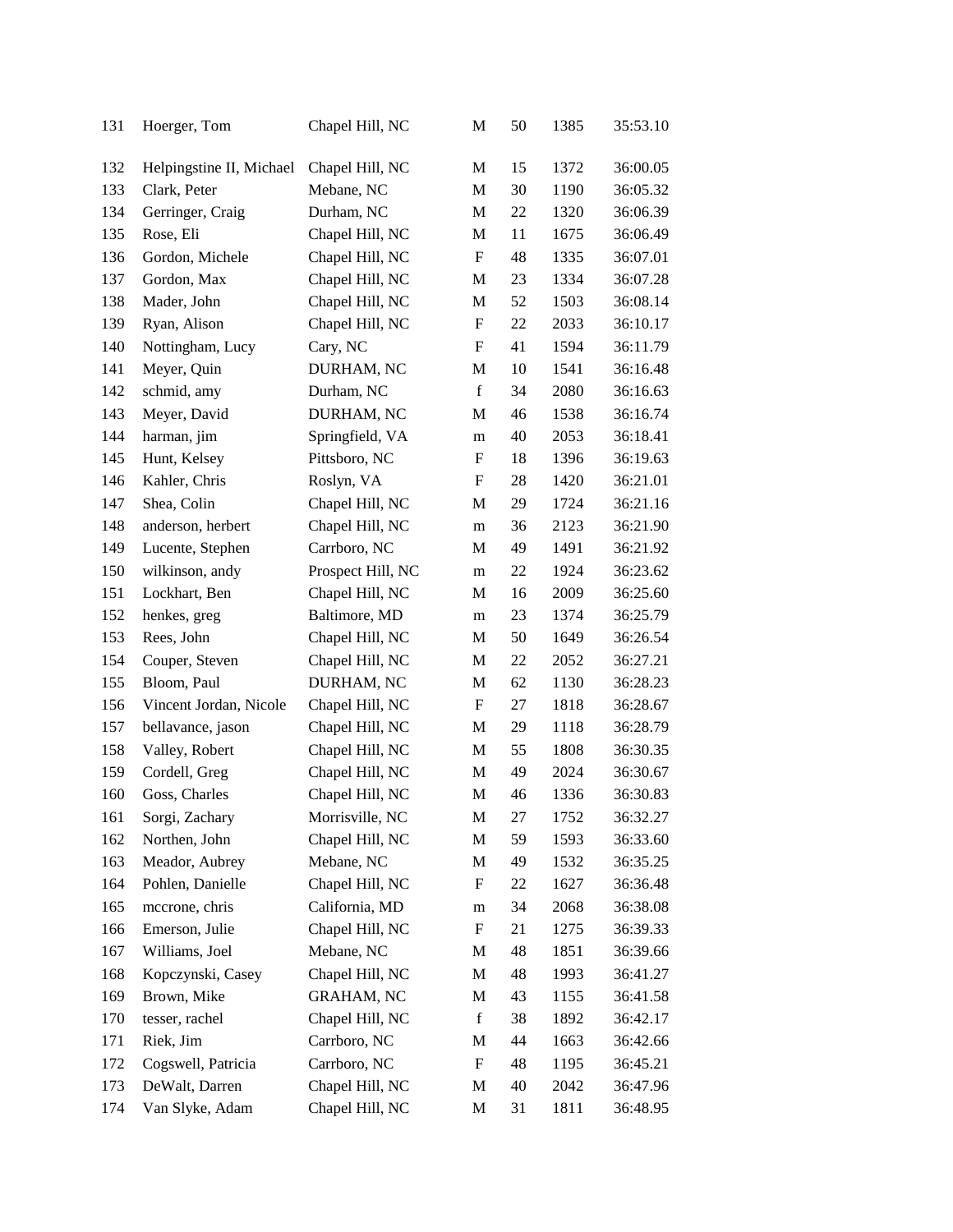| 175 | Murphy, Brian      | Durham, NC         | M                         | 45 | 1570 | 36:50.71 |
|-----|--------------------|--------------------|---------------------------|----|------|----------|
| 176 | Lee, Greg          | Chapel Hill, NC    | M                         | 36 | 1466 | 36:50.77 |
| 177 | Phillips, Mason    | Pittsboro, NC      | M                         | 23 | 1623 | 36:51.50 |
| 178 | vernon, amos       | Chapel Hill, NC    | m                         | 24 | 1982 | 36:53.04 |
| 179 | Bloom, Shelly      | DURHAM, NC         | F                         | 56 | 1131 | 36:58.19 |
| 180 | Ghio, Michael      | Chapel Hill, NC    | M                         | 18 | 1324 | 36:59.04 |
| 181 | GABLE, BILL        | Chapel Hill, NC    | M                         | 53 | 1309 | 37:04.37 |
| 182 | Arana, Sebastian   | Miami Beach, FL    | M                         | 9  | 1096 | 37:07.01 |
| 183 | Dixon, Bob         | Chapel Hill, NC    | M                         | 50 | 1252 | 37:10.69 |
| 184 | Pickles, Ray       | Carrboro, NC       | M                         | 45 | 1624 | 37:10.75 |
| 185 | Kutch, Matthew     | Carrboro, NC       | m                         | 29 | 1898 | 37:14.42 |
| 186 | Cobb, Michael      | Hillsborough, NC   | M                         | 41 | 1193 | 37:19.17 |
| 187 | Cutts, Crawford    | DURHAM, NC         | M                         | 57 | 1236 | 37:20.00 |
| 188 | Duronio, Bob       | Chapel Hill, NC    | M                         | 45 | 1268 | 37:20.46 |
| 189 | Walbert, David     | DURHAM, NC         | M                         | 38 | 1820 | 37:22.91 |
| 190 | Ommen, Andy        | DURHAM, NC         | M                         | 28 | 1601 | 37:23.02 |
| 191 | velasco, armando   | Chapel Hill, NC    | m                         | 56 | 1893 | 37:25.48 |
| 192 | White, Steve       | Boone, NC          | M                         | 39 | 1843 | 37:32.17 |
| 193 | Corey, Logan       | Carrboro, NC       | M                         | 19 | 1209 | 37:35.46 |
| 194 | Beisner, Keith     | Chapel Hill, NC    | M                         | 45 | 1890 | 37:38.31 |
| 195 | Rice, David        | Durham, NC         | M                         | 50 | 1656 | 37:38.54 |
| 196 | Crenshaw, Todd     | Durham, NC         | M                         | 44 | 1221 | 37:41.11 |
| 197 | Rhoads, Donald     | Durham, NC         | M                         | 37 | 1655 | 37:41.80 |
| 198 | Royal, Phil        | Pittsboro, NC      | M                         | 48 | 1684 | 37:43.29 |
| 199 | Young, Brooke      | Unknown, NA        | $\boldsymbol{\mathrm{F}}$ | 30 | 1948 | 37:47.88 |
| 200 | Cook, Donald       | Chapel Hill, NC    | M                         | 53 | 1205 | 37:48.14 |
| 201 | Cook, Austin       | Chapel Hill, NC    | M                         | 18 | 1204 | 37:48.15 |
| 202 | Clark, Geoffrey    | Mebane, NC         | M                         | 24 | 1189 | 37:49.32 |
| 203 | collinson, carter  | Unknown, NA        | m                         | 23 | 2064 | 37:50.26 |
| 204 | bennett, william   | Mt. Pleasant, SC   | m                         | 14 | 2025 | 37:52.74 |
| 205 | Harmon, Miles      | Carrboro, NC       | M                         | 29 | 1356 | 37:56.34 |
| 206 | furman, simeon     | DURHAM, NC         | m                         | 42 | 1986 | 37:56.64 |
| 207 | Cavedo, Colleen    | Hillsborough, NC   | ${\bf F}$                 | 43 | 1178 | 37:57.01 |
| 208 | Sharpless, Norman  | Chapel Hill, NC    | M                         | 43 | 2044 | 37:58.16 |
| 209 | Brown, Nate        | Chapel Hill, NC    | M                         | 36 | 1156 | 37:58.78 |
| 210 | Ortolano, Nicholas | Fredericksburg, VA | M                         | 25 | 1603 | 37:58.91 |
| 211 | Wolff, Michael     | DURHAM, NC         | M                         | 29 | 2089 | 37:59.55 |
| 212 | Piracci, Michael   | Chapel Hill, NC    | M                         | 52 | 1625 | 38:00.67 |
| 213 | Fines, Jessica     | Pittsboro, NC      | ${\rm F}$                 | 27 | 1292 | 38:01.51 |
| 214 | gibbon, jennifer   | Pittsboro, NC      | f                         | 42 | 2045 | 38:02.68 |
| 215 | Couper, David      | Chapel Hill, NC    | M                         | 55 | 1211 | 38:02.95 |
| 216 | Lieb, Jason        | Carrboro, NC       | M                         | 37 | 1472 | 38:03.32 |
| 217 | Dudley, Kenan      | Chapel Hill, NC    | m                         | 15 | 1262 | 38:03.40 |
| 218 | haslam, ryan       | Durham, NC         | M                         | 24 | 1365 | 38:03.78 |
|     |                    |                    |                           |    |      |          |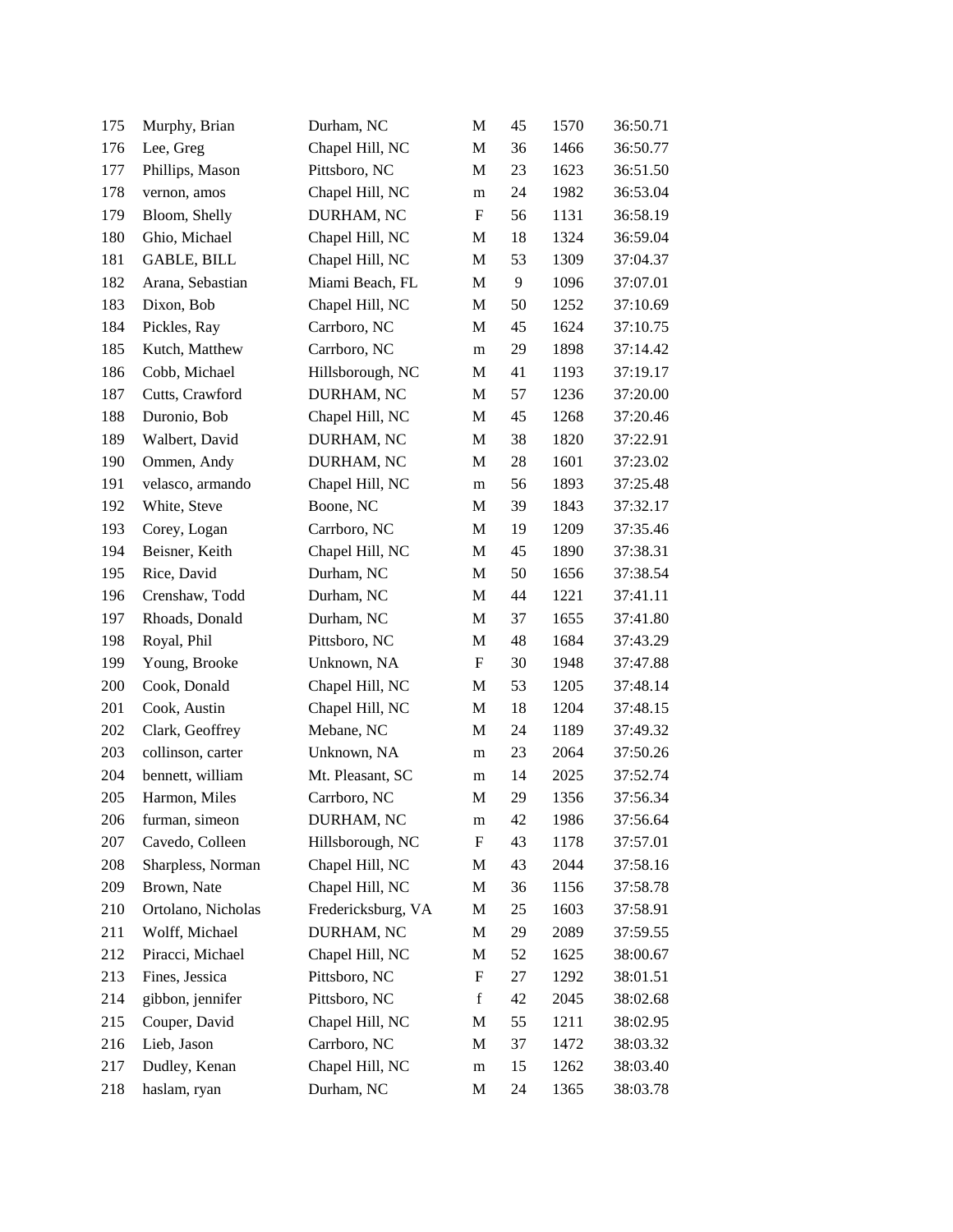| 219 | Anderson, Christy  | Chapel Hill, NC  | $\boldsymbol{\mathrm{F}}$ | 27 | 1084 | 38:04.90 |
|-----|--------------------|------------------|---------------------------|----|------|----------|
| 220 | Singer, Amy        | Hillsborough, NC | F                         | 32 | 1735 | 38:06.01 |
| 221 | Linton, Kit        | DURHAM, NC       | M                         | 35 | 1479 | 38:06.37 |
| 222 | mcdonald, connor   | Chapel Hill, NC  | M                         | 11 | 1526 | 38:08.07 |
| 223 | Joseph, Steven     | Chapel Hill, NC  | M                         | 43 | 1418 | 38:09.89 |
| 224 | Couper, Lisa       | Chapel Hill, NC  | $\mathbf f$               | 17 | 1212 | 38:11.18 |
| 225 | Irizarry, Michael  | Chapel Hill, NC  | M                         | 43 | 2092 | 38:12.08 |
| 226 | Smith, Alaina      | Hillsborough, NC | $\boldsymbol{\mathrm{F}}$ | 19 | 1743 | 38:13.49 |
| 227 | Seils, Damon       | Carrboro, NC     | M                         | 36 | 1712 | 38:13.89 |
| 228 | Redinbo, Matt      | Chapel Hill, NC  | M                         | 43 | 1648 | 38:14.36 |
| 229 | Crawford, Jason    | Chapel Hill, NC  | m                         | 33 | 2005 | 38:16.23 |
| 230 | Smith, Tim         | Hillsborough, NC | M                         | 48 | 1748 | 38:17.40 |
| 231 | Hirschman, Caitlin | Chapel Hill, NC  | $\mathbf f$               | 37 | 1383 | 38:18.84 |
| 232 | Gloag, Oliver      | Carrboro, NC     | M                         | 39 | 1897 | 38:20.14 |
| 233 | Blue, Christopher  | Chapel Hill, NC  | M                         | 41 | 1132 | 38:20.15 |
| 234 | Madson, Jenniffer  | Oregon, WI       | $\boldsymbol{\mathrm{F}}$ | 39 | 1504 | 38:21.33 |
| 235 | Gage, Rachel       | Atlanta, GA      | F                         | 28 | 1930 | 38:22.02 |
| 236 | Ammons, Paige      | Boston, MA       | ${\bf F}$                 | 27 | 1975 | 38:23.51 |
| 237 | Collins, Leslie    | Chapel Hill, NC  | F                         | 46 | 1198 | 38:24.84 |
| 238 | Waterhouse, Derek  | Mebane, NC       | M                         | 46 | 1825 | 38:27.50 |
| 239 | Winton, Kimberly   | DURHAM, NC       | $\boldsymbol{\mathrm{F}}$ | 34 | 1858 | 38:28.85 |
| 240 | Jones, Troy        | Durham, NC       | M                         | 38 | 1416 | 38:32.71 |
| 241 | Wilkinson, Kari    | Mebane, NC       | $\boldsymbol{\mathrm{F}}$ | 48 | 1846 | 38:34.36 |
| 242 | Beatty, Brian      | Carrboro, NC     | M                         | 46 | 1113 | 38:34.40 |
| 243 | Vitt, Jim          | Carrboro, NC     | M                         | 41 | 1819 | 38:34.42 |
| 244 | prado, francisco   | DURHAM, NC       | m                         | 58 | 1636 | 38:34.80 |
| 245 | Jackson, Forrest   | Durham, NC       | $\mathbf M$               | 15 | 1399 | 38:37.60 |
| 246 | Lackey, Steve      | Chapel Hill, NC  | M                         | 39 | 2035 | 38:39.72 |
| 247 | Handlon, Tony      | Durham, NC       | M                         | 47 | 1352 | 38:41.15 |
| 248 | Moser-Katz, Seth   | Chapel Hill, NC  | M                         | 25 | 1565 | 38:43.10 |
| 249 | Bos, Jim           | Pittsboro, NC    | M                         | 47 | 2065 | 38:48.19 |
| 250 | Hermann, Christoph | Mercersburg, PA  | M                         | 20 | 1946 | 38:51.43 |
| 251 | Williford, Said    | Carrboro, NC     | M                         | 48 | 1960 | 38:51.69 |
| 252 | Adams, Jennifer    | Pittsboro, NC    | ${\rm F}$                 | 33 | 1074 | 38:54.33 |
| 253 | Harward, Sara      | Chapel Hill, NC  | ${\rm F}$                 | 31 | 1364 | 38:54.41 |
| 254 | Johnson, Scott     | DURHAM, NC       | M                         | 54 | 1407 | 38:54.83 |
| 255 | MacGregor, Rick    | Chapel Hill, NC  | M                         | 21 | 1500 | 39:02.07 |
| 256 | Grooms, Todd       | Hillsborough, NC | m                         | 36 | 1341 | 39:03.13 |
| 257 | Cavanaugh, Mark    | Chapel Hill, NC  | m                         | 36 | 1177 | 39:04.31 |
| 258 | Gillaspy, Thomas   | Raleigh, NC      | M                         | 45 | 1327 | 39:04.65 |
| 259 | Atchison, Gregory  | Chapel Hill, NC  | M                         | 53 | 1099 | 39:06.43 |
| 260 | Meyer, Jaye        | Chapel Hill, NC  | $\boldsymbol{F}$          | 48 | 1540 | 39:09.07 |
| 261 | Karpinos, Ashley   | Nashville, TN    | $\boldsymbol{\mathrm{F}}$ | 29 | 1424 | 39:10.23 |
| 262 | collins, faudy     | Durham, NC       | m                         | 32 | 2062 | 39:11.11 |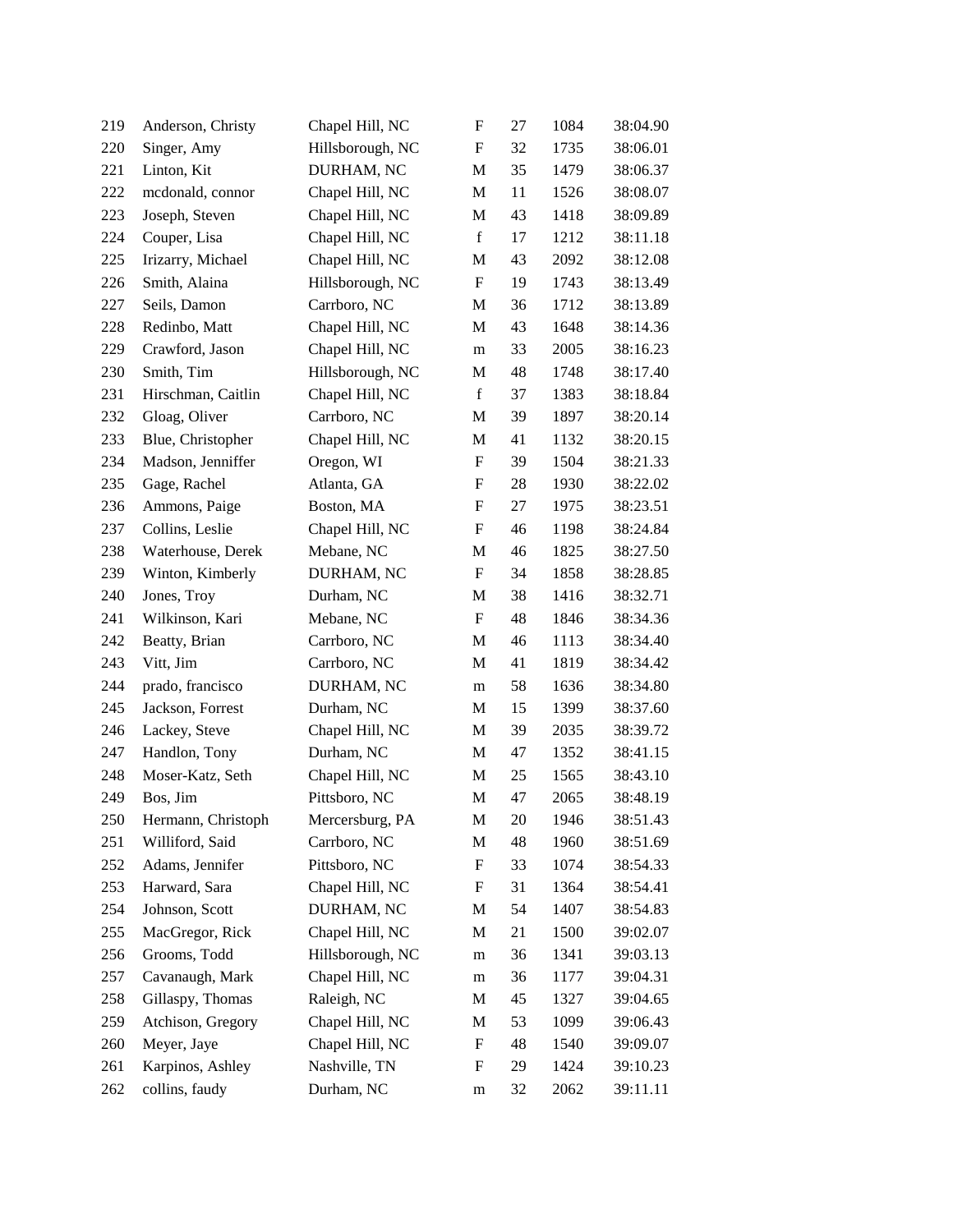| 263 | blume, abbey         | DURHAM, NC       | $\mathbf f$               | 26 | 1969 | 39:12.07 |
|-----|----------------------|------------------|---------------------------|----|------|----------|
| 264 | Chesser, Susan       | Durham, NC       | $\boldsymbol{F}$          | 47 | 1185 | 39:12.88 |
| 265 | Norry, Doug          | Bethesda, MD     | M                         | 37 | 1591 | 39:13.72 |
| 266 | Nevins, Patrick      | Chapel Hill, NC  | M                         | 24 | 1581 | 39:20.06 |
| 267 | Mainil, Tricia       | Raleigh, NC      | $\mathbf F$               | 39 | 1505 | 39:22.92 |
| 268 | Youngman, Alex       | Chapel Hill, NC  | M                         | 44 | 1876 | 39:24.35 |
| 269 | Youngman, Paul       | Chapel Hill, NC  | M                         | 44 | 1877 | 39:28.05 |
| 270 | Goldman, Eric        | Wilmington, NC   | $\mathbf M$               | 34 | 1331 | 39:28.14 |
| 271 | chillon, palma       | Carrboro, NC     | $\mathbf f$               | 33 | 1990 | 39:28.22 |
| 272 | walker, craig        | Chapel Hill, NC  | m                         | 36 | 1885 | 39:30.55 |
| 273 | Vernon, Jim          | Chapel Hill, NC  | M                         | 56 | 1983 | 39:31.82 |
| 274 | charles, lora        | DURHAM, NC       | F                         | 38 | 1182 | 39:34.01 |
| 275 | Bresky, Carole Lee   | Pittsboro, NC    | $\boldsymbol{\mathrm{F}}$ | 55 | 1150 | 39:34.29 |
| 276 | Neeley, Ned          | DURHAM, NC       | M                         | 49 | 1577 | 39:36.23 |
| 277 | Mortensen, Brittany  | Chapel Hill, NC  | $\boldsymbol{\mathrm{F}}$ | 25 | 1563 | 39:39.68 |
| 278 | Van Sant, Laura      | Chapel Hill, NC  | $\boldsymbol{\mathrm{F}}$ | 43 | 1810 | 39:40.34 |
| 279 | Reisinger, Deb       | Chapel Hill, NC  | F                         | 40 | 1651 | 39:40.97 |
| 280 | Soo, Ken             | Durham, NC       | M                         | 51 | 1751 | 39:43.37 |
| 281 | Dohlman, Camilla     | Chapel Hill, NC  | F                         | 14 | 1253 | 39:47.06 |
| 282 | loy, tom             | Greensboro, NC   | m                         | 55 | 2079 | 39:49.02 |
| 283 | murray, michael      | Chapel Hill, NC  | M                         | 52 | 1572 | 39:51.89 |
| 284 | Eldred, Tracy        | Carrboro, NC     | F                         | 39 | 1274 | 39:52.05 |
| 285 | Flynn, Tegan         | Chapel Hill, NC  | $\boldsymbol{\mathrm{F}}$ | 17 | 1297 | 39:54.09 |
| 286 | Orton, Stephen       | Chapel Hill, NC  | M                         | 47 | 1604 | 39:54.69 |
| 287 | linton, coby         | DURHAM, NC       | M                         | 32 | 1478 | 39:55.97 |
| 288 | Linton, Kristin      | DURHAM, NC       | $\boldsymbol{\mathrm{F}}$ | 33 | 1480 | 39:56.10 |
| 289 | Reed, Linda          | Chapel Hill, NC  | F                         | 55 | 1978 | 39:58.05 |
| 290 | Hershberger, Neil    | Hillsborough, NC | M                         | 28 | 1984 | 39:58.66 |
| 291 | giebultowicz, sophia | Carrboro, NC     | $\mathbf f$               | 24 | 1988 | 39:59.09 |
| 292 | ives, benton         | Alexandria, VA   | m                         | 33 | 1966 | 40:01.88 |
| 293 | Moore, Karla         | Chapel Hill, NC  | F                         | 47 | 2008 | 40:03.43 |
| 294 | Hetherington, Seth   | Chapel Hill, NC  | m                         | 57 | 1381 | 40:06.70 |
| 295 | stone, wayne         | Chapel Hill, NC  | $\mathbf M$               | 38 | 1773 | 40:09.35 |
| 296 | cannon, margaret     | Carrboro, NC     | $\mathbf f$               | 40 | 1173 | 40:13.88 |
| 297 | cullen, john         | Chapel Hill, NC  | m                         | 60 | 2076 | 40:14.43 |
| 298 | crowe, dennis        | Mebane, NC       | m                         | 52 | 1223 | 40:16.15 |
| 299 | Saussy, Casey        | Chapel Hill, NC  | F                         | 45 | 1697 | 40:18.17 |
| 300 | ruiz martinez, jose  | Chapel Hill, NC  | m                         | 33 | 1989 | 40:20.10 |
| 301 | Merron, Jeffrey      | Chapel Hill, NC  | M                         | 48 | 1533 | 40:22.59 |
| 302 | Corey, Evan          | Carrboro, NC     | M                         | 27 | 1208 | 40:28.52 |
| 303 | palmer, james        | Chapel Hill, NC  | m                         | 69 | 2037 | 40:32.99 |
| 304 | Young, Jess          | Carrboro, NC     | $\boldsymbol{F}$          | 15 | 1874 | 40:34.71 |
| 305 | oconnor, erin        | Chapel Hill, NC  | $\mathbf f$               | 17 | 2125 | 40:35.14 |
| 306 | Ervin, Lindsey       | DURHAM, NC       | F                         | 17 | 1278 | 40:35.50 |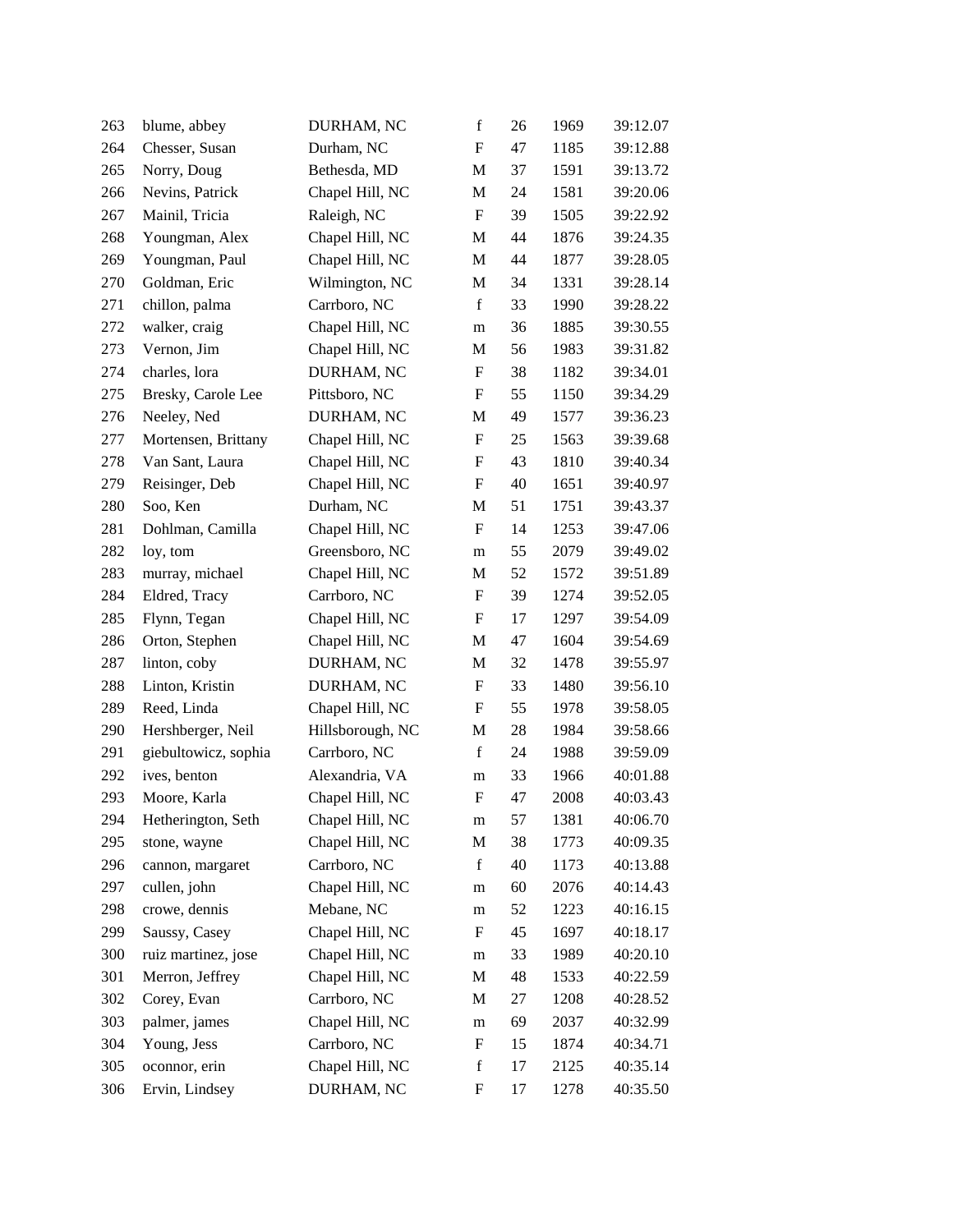| 307 | Kohrman, Richard      | Mebane, NC       | M                         | 61 | 1442 | 40:38.21 |
|-----|-----------------------|------------------|---------------------------|----|------|----------|
| 308 | willetts, liz         | Chapel Hill, NC  | $\mathbf f$               | 29 | 2116 | 40:41.98 |
| 309 | Robinson, Nick        | Chapel Hill, NC  | M                         | 45 | 1671 | 40:43.02 |
| 310 | shaw, duncan          | Hillsborough, NC | m                         | 47 | 2084 | 40:43.33 |
| 311 | Shea, Aimee           | Chapel Hill, NC  | $\mathbf F$               | 27 | 1723 | 40:44.24 |
| 312 | gall, brandon         | Chapel Hill, NC  | m                         | 34 | 1310 | 40:44.97 |
| 313 | sampson, andrew       | Chapel Hill, NC  | M                         | 32 | 1688 | 40:46.33 |
| 314 | Retsch-Bogart, George | Chapel Hill, NC  | M                         | 57 | 1654 | 40:47.65 |
| 315 | Hastings, Adam        | Chapel Hill, NC  | M                         | 28 | 1366 | 40:48.85 |
| 316 | Dunn, Peter           | Buffalo, NY      | M                         | 20 | 1265 | 40:48.87 |
| 317 | Pottenger, David      | Durham, NC       | M                         | 51 | 2078 | 40:49.39 |
| 318 | marshall, tootie      | Carrboro, NC     | f                         | 51 | 1970 | 40:50.83 |
| 319 | Prabucki, Bernard     | Carrboro, NC     | M                         | 48 | 1635 | 40:51.75 |
| 320 | Thompson, Jennifer    | Chapel Hill, NC  | F                         | 33 | 1794 | 40:53.16 |
| 321 | Paine, Bethany        | Chapel Hill, NC  | F                         | 41 | 2085 | 40:53.20 |
| 322 | Linney, Kristen       | Durham, NC       | ${\bf F}$                 | 35 | 1477 | 40:58.62 |
| 323 | West, Juliana         | DURHAM, NC       | F                         | 41 | 1837 | 40:59.64 |
| 324 | clarkepearson, mary   | Unknown, NA      | $\mathbf f$               | 29 | 2034 | 41:02.62 |
| 325 | Langhi, Ellen         | Durham, NC       | F                         | 42 | 2083 | 41:05.49 |
| 326 | Crum, Catherine       | Efland, NC       | F                         | 21 | 1226 | 41:05.94 |
| 327 | Peterson, Daniel      | Chapel Hill, NC  | M                         | 25 | 1619 | 41:09.40 |
| 328 | Bomba, Lauren         | Washington, DC   | $\boldsymbol{\mathrm{F}}$ | 25 | 1141 | 41:10.22 |
| 329 | Pories, Kathleen      | DURHAM, NC       | F                         | 48 | 2074 | 41:10.31 |
| 330 | Whetstone, Stephanie  | DURHAM, NC       | F                         | 40 | 2075 | 41:10.57 |
| 331 | Wurts, Laura          | Carrboro, NC     | F                         | 26 | 1872 | 41:12.66 |
| 332 | nutt, scott           | Rockville, MD    | m                         | 33 | 2055 | 41:13.38 |
| 333 | Kim, Young            | Cary, NC         | M                         | 41 | 1434 | 41:14.49 |
| 334 | Borham, Holly         | Chapel Hill, NC  | $\boldsymbol{\mathrm{F}}$ | 34 | 1143 | 41:14.52 |
| 335 | Cogswell, John        | Carrboro, NC     | M                         | 50 | 1194 | 41:14.82 |
| 336 | scheffler, melissa    | Pittsburgh, PA   | $\mathbf f$               | 36 | 2003 | 41:15.19 |
| 337 | Borham, Robert        | Chapel Hill, NC  | M                         | 35 | 1144 | 41:16.15 |
| 338 | Bryan, May            | Chapel Hill, NC  | F                         | 39 | 1937 | 41:16.44 |
| 339 | Bryan, Cotton         | Chapel Hill, NC  | M                         | 36 | 1162 | 41:16.97 |
| 340 | smith, keith          | Ann Arbor, MI    | ${\rm m}$                 | 42 | 1997 | 41:17.90 |
| 341 | Altmueller, Stephan   | Chapel Hill, NC  | M                         | 36 | 2004 | 41:19.97 |
| 342 | Dellinger, Hampton    | DURHAM, NC       | M                         | 42 | 1996 | 41:20.41 |
| 343 | Harvey, Grant         | Durham, NC       | M                         | 38 | 1363 | 41:20.41 |
| 344 | Jimenez, Victor       | Carrboro, NC     | $\mathbf M$               | 47 | 1404 | 41:20.67 |
| 345 | Ryan, Brendon         | Carrboro, NC     | M                         | 34 | 1686 | 41:21.37 |
| 346 | rodgers, phil         | Chapel Hill, NC  | m                         | 41 | 1999 | 41:22.81 |
| 347 | Wofford, Taylor       | Durham, NC       | $\boldsymbol{\mathrm{F}}$ | 29 | 1865 | 41:24.04 |
| 348 | Resnick, jerry        | Chapel Hill, NC  | M                         | 41 | 1652 | 41:27.46 |
| 349 | Lett, Erin            | Huntingburg, IN  | ${\bf F}$                 | 28 | 1468 | 41:27.47 |
| 350 | mews, randy           | Carrboro, NC     | m                         | 45 | 1537 | 41:28.16 |
|     |                       |                  |                           |    |      |          |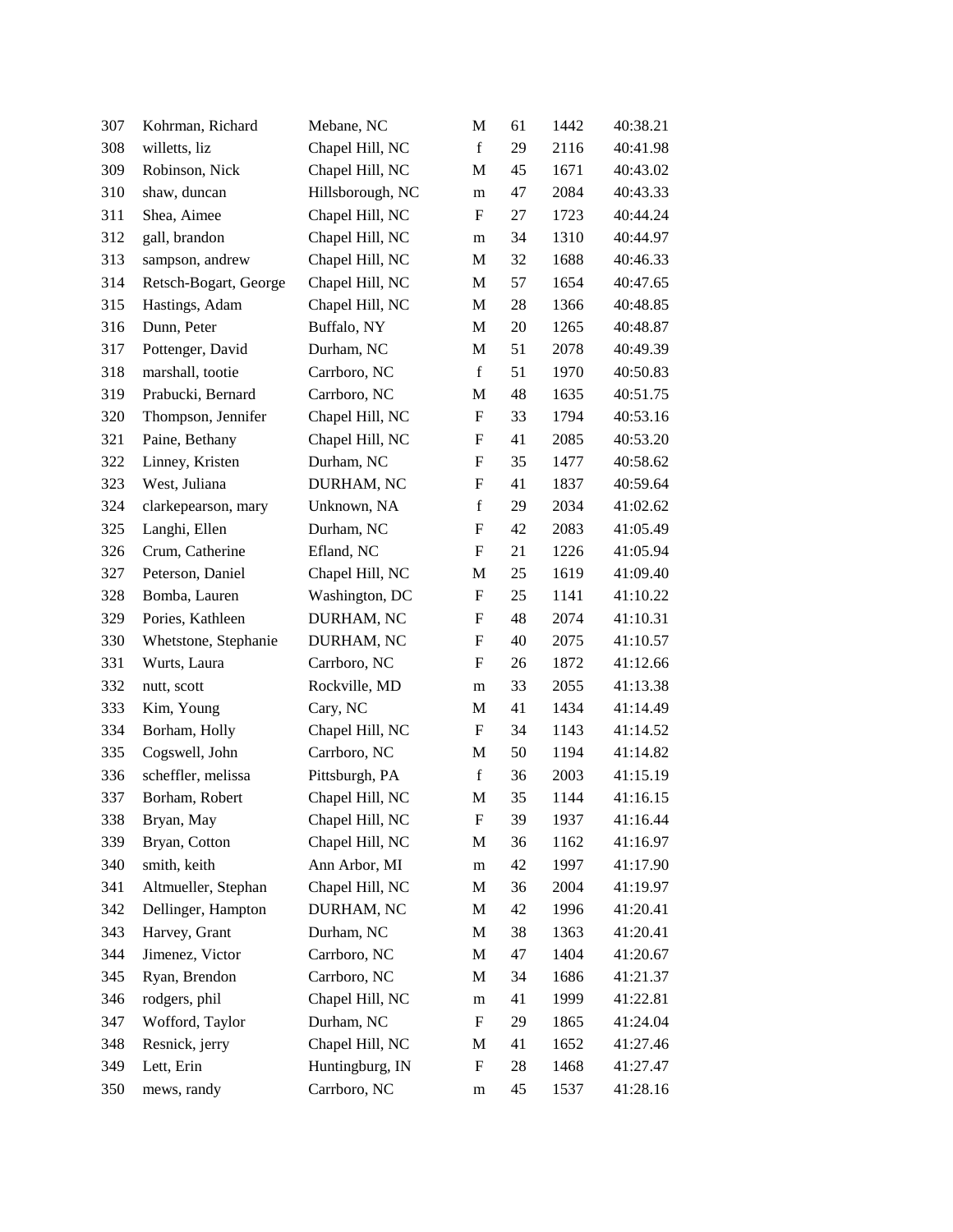| 351 | Campbell, Jamie                           | Chapel Hill, NC   | m                         | 41     | 1170 | 41:29.18 |
|-----|-------------------------------------------|-------------------|---------------------------|--------|------|----------|
| 352 | McGibbon, Erin                            | Carrboro, NC      | $\boldsymbol{\mathrm{F}}$ | 15     | 1528 | 41:29.88 |
| 353 | Morgan, Kevin                             | Carrboro, NC      | M                         | 66     | 1561 | 41:30.31 |
| 354 | Hastings, Nikki                           | Chapel Hill, NC   | $\boldsymbol{\mathrm{F}}$ | 27     | 1367 | 41:32.83 |
| 355 | Nevins, Kyle                              | Washington, DC    | M                         | 30     | 1580 | 41:33.77 |
| 356 | streck, john                              | Durham, NC        | $\mathbf M$               | 59     | 1776 | 41:34.72 |
| 357 | Blunk, John                               | Chapel Hill, NC   | M                         | 53     | 1133 | 41:35.41 |
| 358 | White, Adam                               | Durham, NC        | $\mathbf M$               | 33     | 1840 | 41:36.35 |
| 359 | hopelich, andrea                          | Arlington, VA     | $\mathbf f$               | 37     | 1932 | 41:38.60 |
| 360 | freeman, connie                           | Durham, NC        | $\mathbf f$               | 33     | 1306 | 41:39.30 |
| 361 | Anthony, Don                              | Durham, NC        | $\mathbf M$               | 42     | 1091 | 41:40.17 |
| 362 | Brugger, Cory                             | Unknown, NA       | M                         | 30     | 2113 | 41:40.44 |
| 363 | Popielarczyk, John                        | Mansfield, TX     | $\mathbf M$               | 58     | 1628 | 41:41.55 |
| 364 | Holaday, Chris                            | Leesburg, NC      | M                         | 43     | 1388 | 41:44.81 |
| 365 | Campbell, Dana                            | Chapel Hill, NC   | $\mathbf f$               | 38     | 1169 | 41:45.34 |
| 366 | Brady, Ann                                | Mebane, NC        | $\boldsymbol{\mathrm{F}}$ | 53     | 1146 | 41:45.99 |
| 367 | malutinok, john                           | Carrboro, NC      | m                         | 24     | 1925 | 41:49.89 |
| 368 | Nordwall, Bjorn                           | Chapel Hill, NC   | $\mathbf M$               | 58     | 1589 | 41:49.93 |
| 369 | Flournoy, Paul                            | Chapel Hill, NC   | M                         | 13     | 1294 | 41:50.26 |
| 370 | Bolon, Hank                               | Chapel Hill, NC   | M                         | 13     | 1136 | 41:50.53 |
| 371 | Robertson, Nicole                         | Durham, NC        | $\mathbf f$               | $28\,$ | 1913 | 41:51.08 |
| 372 | Barton, Lance                             | New York, NY      | M                         | 31     | 1109 | 41:52.34 |
| 373 | Zaas, Aimee                               | Chapel Hill, NC   | ${\bf F}$                 | 38     | 1882 | 41:52.64 |
| 374 | Jominy, Walter                            | Coral Springs, FL | M                         | 57     | 1410 | 41:54.31 |
| 375 | Keenan, Katharine                         | Washington, DC    | $\boldsymbol{\mathrm{F}}$ | 35     | 1430 | 41:55.82 |
| 376 | Weeks, Cyndy                              | Carrboro, NC      | $\boldsymbol{\mathrm{F}}$ | 45     | 1830 | 41:56.13 |
| 377 | Valentine, Jason                          | Durham, NC        | M                         | 31     | 1807 | 41:56.48 |
| 378 | Weeks, Kevin                              | Carrboro, NC      | M                         | 46     | 1832 | 41:56.68 |
| 379 | blunden, brent                            | Chapel Hill, NC   | m                         | 45     | 2028 | 41:57.05 |
| 380 | Weeks, Ahna                               | Carrboro, NC      | $\mathbf F$               | 16     | 1829 | 41:57.11 |
| 381 | Henkes, Kevin                             | Chapel Hill, NC   | $\mathbf{M}$              | 49     | 1375 | 42:01.73 |
| 382 | Fozo, Csaba                               | Raleigh, NC       | M                         | 25     | 1302 | 42:01.86 |
| 383 | Crume, Richard                            | Chapel Hill, NC   | M                         | 57     | 1229 | 42:02.49 |
| 384 | Linton, Sonya                             | DURHAM, NC        | $\boldsymbol{\mathrm{F}}$ | 30     | 1481 | 42:06.00 |
| 385 | Lawrence, Katherine                       | Hillsborough, NC  | $\mathbf F$               | 49     | 1462 | 42:08.31 |
| 386 | Tullo, John                               | Chapel Hill, NC   | M                         | 51     | 1801 | 42:08.71 |
| 387 | Carswell, Lori                            | Chapel Hill, NC   | $\boldsymbol{\mathrm{F}}$ | 46     | 1176 | 42:10.70 |
| 388 | Helpingstine, Mike Helpir Chapel Hill, NC |                   | M                         | 46     | 1371 | 42:11.08 |
| 389 | Foster, Riley                             | Chapel Hill, NC   | $\mathbf f$               | 13     | 1300 | 42:11.21 |
| 390 | mathias, scott                            | Chapel Hill, NC   | ${\bf m}$                 | 43     | 1519 | 42:12.05 |
| 391 | Anile, Teresa                             | Hillsborough, NC  | ${\bf F}$                 | 42     | 1089 | 42:14.91 |
| 392 | Sayle, Amy                                | Carrboro, NC      | $\mathbf f$               | 40     | 1933 | 42:15.04 |
| 393 | foster, sarah                             | Chapel Hill, NC   | $\mathbf f$               | 37     | 1301 | 42:15.96 |
| 394 | Bomba, Kevin                              | Chapel Hill, NC   | M                         | 55     | 1140 | 42:22.15 |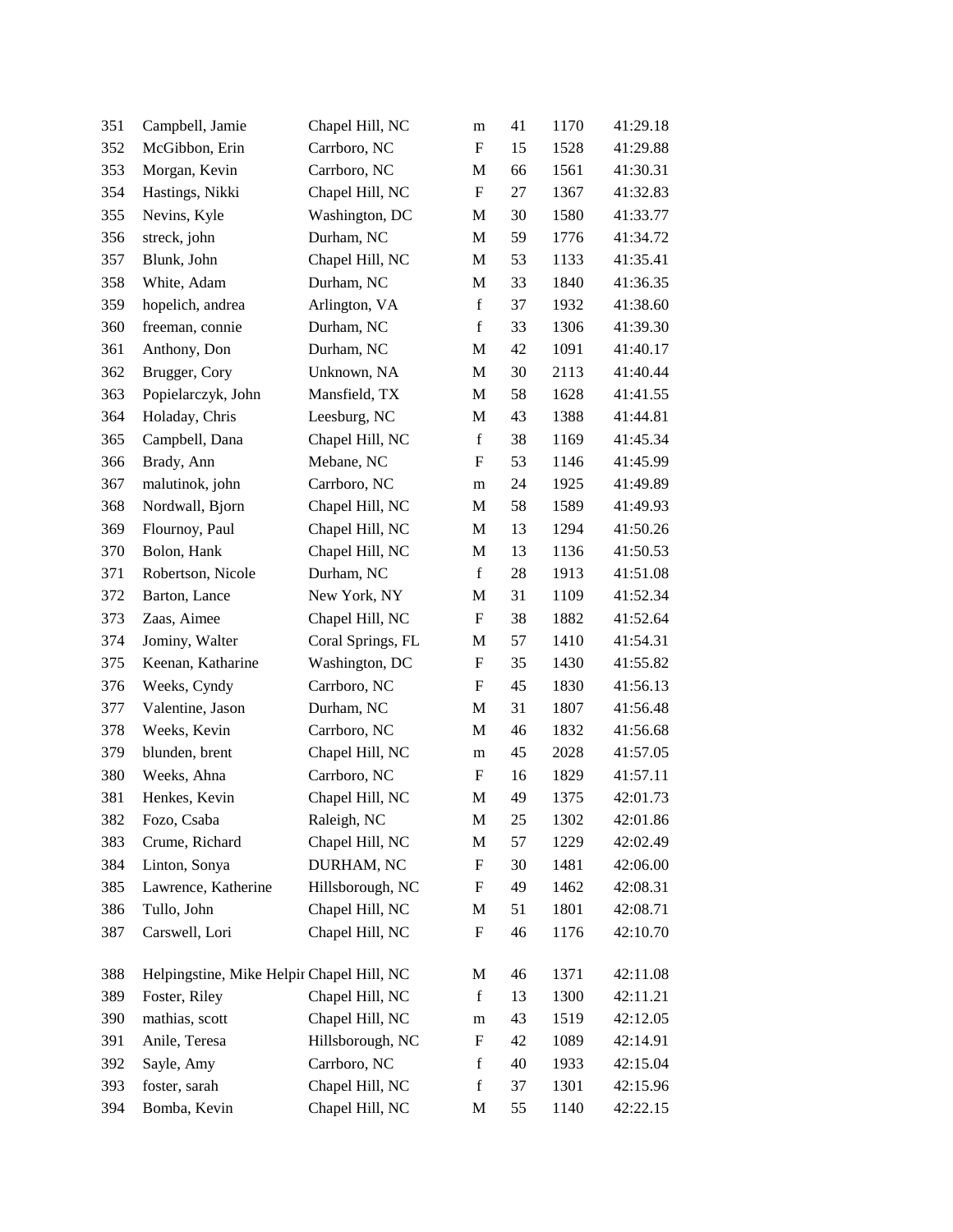| 395 | Mueller, David        | Chicago, IL        | M                         | 33 | 1568 | 42:25.42 |
|-----|-----------------------|--------------------|---------------------------|----|------|----------|
| 396 | Mueller, Kari         | Chicago, IL        | $\mathbf F$               | 34 | 1569 | 42:25.50 |
| 397 | Meyer, Greyson        | DURHAM, NC         | $\mathbf M$               | 13 | 1539 | 42:26.88 |
| 398 | Saker, Korinn         | Hillsborough, NC   | $\mathbf F$               | 51 | 1687 | 42:29.66 |
| 399 | Noe, Lawrence         | Chapel Hill, NC    | M                         | 50 | 1587 | 42:33.91 |
| 400 | Landis, William       | Chapel Hill, NC    | M                         | 49 | 1455 | 42:34.47 |
| 401 | Royal, Christine      | Carrboro, NC       | F                         | 24 | 1682 | 42:36.17 |
| 402 | buley, bruce buley    | Chapel Hill, NC    | M                         | 58 | 1164 | 42:37.30 |
| 403 | Wang, Virginia        | Carrboro, NC       | $\mathbf F$               | 34 | 1823 | 42:41.94 |
| 404 | wilkinson, michael    | Mebane, NC         | M                         | 49 | 1847 | 42:46.19 |
| 405 | Smith, Debbie         | Hillsborough, NC   | $\boldsymbol{\mathrm{F}}$ | 49 | 1745 | 42:47.65 |
| 406 | gleason, heather      | Chapel Hill, NC    | $\mathbf f$               | 22 | 1329 | 42:48.38 |
| 407 | Spinillo, Frank       | <b>GRAHAM, NC</b>  | M                         | 55 | 1757 | 42:52.10 |
| 408 | Strowd, Faith         | Pittsboro, NC      | $\boldsymbol{\mathrm{F}}$ | 21 | 1780 | 42:54.74 |
| 409 | Simmons, Lisa         | Chapel Hill, NC    | $\boldsymbol{F}$          | 38 | 1732 | 42:54.92 |
| 410 | Knechtel, Diana       | Chapel Hill, NC    | ${\bf F}$                 | 57 | 1438 | 42:58.71 |
| 411 | rasmussen, liv        | Chapel Hill, NC    | $\mathbf f$               | 28 | 1902 | 42:59.23 |
| 412 | Shareshian, Kelly     | Chapel Hill, NC    | ${\bf F}$                 | 10 | 1720 | 43:01.56 |
| 413 | wurzelmann, mary      | Chapel Hill, NC    | $\mathbf f$               | 18 | 1888 | 43:02.52 |
| 414 | Ames, Milly           | Chapel Hill, NC    | ${\bf F}$                 | 11 | 1082 | 43:04.61 |
| 415 | ames, natalie         | Chapel Hill, NC    | ${\bf F}$                 | 41 | 1083 | 43:04.91 |
| 416 | Blank, Stacy          | Carrboro, NC       | F                         | 38 | 1938 | 43:10.06 |
| 417 | Anderson, Cynthia     | Carrboro, NC       | ${\bf F}$                 | 50 | 2029 | 43:11.67 |
| 418 | Berrien, Kate         | Hillsborough, NC   | F                         | 40 | 1991 | 43:12.34 |
| 419 | gall, holli           | Chapel Hill, NC    | $\mathbf f$               | 30 | 1311 | 43:14.30 |
| 420 | campion, mary         | Chapel Hill, NC    | $\mathbf f$               | 24 | 1172 | 43:14.36 |
| 421 | watkins, reed         | Unknown, NA        | m                         | 12 | 2040 | 43:15.48 |
| 422 | Davis, Stephen        | Durham, NC         | M                         | 56 | 2043 | 43:16.48 |
| 423 | Bailey Danku, Miranda | Chapel Hill, NC    | F                         | 39 | 1104 | 43:16.84 |
| 424 | alexander, stewart    | Rougemont, NC      | M                         | 42 | 1076 | 43:17.75 |
| 425 | Chang, Kristofer      | Raleigh, NC        | M                         | 28 | 1179 | 43:17.80 |
| 426 | Mehaffey, Mark        | Saxapahaw, NC      | M                         | 43 | 1939 | 43:19.11 |
| 427 | Porter, Greg          | Carrboro, NC       | $\mathbf M$               | 47 | 1630 | 43:22.59 |
| 428 | Shapiro, Jennifer     | Chapel Hill, NC    | $\mathbf f$               | 37 | 1718 | 43:24.08 |
| 429 | Malzahn, Scott        | Durham, NC         | M                         | 33 | 1507 | 43:24.18 |
| 430 | Frantz, Rachel        | Chapel Hill, NC    | ${\bf F}$                 | 24 | 1303 | 43:25.21 |
| 431 | Frantz, Elman         | Chapel Hill, NC    | M                         | 53 | 2056 | 43:25.30 |
| 432 | Wennerstrom, Kinsey   | Durham, NC         | ${\bf F}$                 | 39 | 1835 | 43:26.68 |
| 433 | wennersfran, jim      | Durham, NC         | m                         | 49 | 1961 | 43:27.84 |
| 434 | Cranshaw, Joy         | Chapel Hill, NC    | F                         | 30 | 1216 | 43:30.73 |
| 435 | Cranshaw, Douglas     | Cape Elizabeth, ME | M                         | 62 | 1215 | 43:30.76 |
| 436 | herndon, delaney      | Durham, NC         | $\mathbf f$               | 14 | 1908 | 43:31.85 |
| 437 | <b>BERRY, RICKY</b>   | Hillsborough, NC   | M                         | 53 | 1124 | 43:40.18 |
| 438 | Schierz, Ariette      | DURHAM, NC         | F                         | 29 | 1700 | 43:47.54 |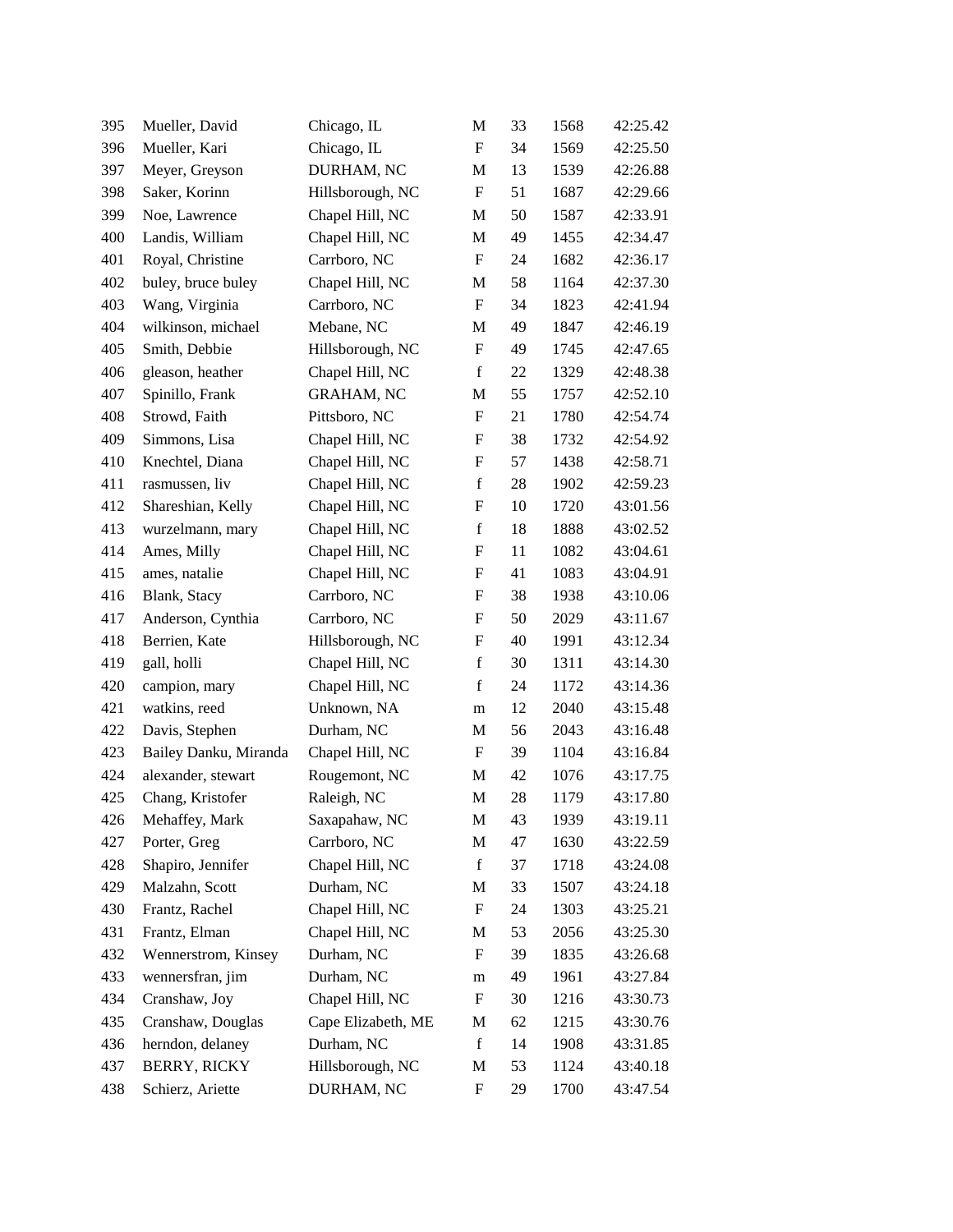| 439 | Howes, Bo             | Chapel Hill, NC     | M                         | 44 | 1394 | 43:48.11 |
|-----|-----------------------|---------------------|---------------------------|----|------|----------|
| 440 | Bolon, Nate           | Chapel Hill, NC     | M                         | 12 | 1138 | 43:49.50 |
| 441 | Ghio, Andrew          | Chapel Hill, NC     | M                         | 54 | 1321 | 43:49.74 |
| 442 | Holaday, Sue          | Leesburg, NC        | $\boldsymbol{\mathrm{F}}$ | 41 | 1389 | 43:50.73 |
| 443 | Dinola, Tony          | Charlotte, NC       | m                         | 25 | 1251 | 43:52.20 |
| 444 | Gustafson, Alison     | Chapel Hill, NC     | F                         | 33 | 1344 | 43:52.24 |
| 445 | Kulik, Noel           | Carrboro, NC        | F                         | 34 | 1450 | 43:52.32 |
| 446 | Liu, Pai              | Asheville, NC       | F                         | 24 | 1483 | 43:52.88 |
| 447 | Shubert, Tiffany      | Chapel Hill, NC     | ${\rm F}$                 | 39 | 1728 | 43:53.05 |
| 448 | Monahan, Paul         | Chapel Hill, NC     | m                         | 46 | 1552 | 43:53.35 |
| 449 | Dinola, Brittany      | Charlotte, NC       | F                         | 27 | 1248 | 43:53.62 |
| 450 | Rodgers, Jo           | Chapel Hill, NC     | F                         | 38 | 2000 | 43:54.37 |
| 451 | Howes, Jon            | Chapel Hill, NC     | M                         | 16 | 1395 | 43:55.72 |
| 452 | Rose, Pamela          | Durham, NC          | $\boldsymbol{\mathrm{F}}$ | 47 | 1676 | 43:58.48 |
| 453 | Bloom, Kerry          | Chapel Hill, NC     | M                         | 55 | 1129 | 43:59.44 |
| 454 | Harriman, April       | Summerville, SC     | $\boldsymbol{\mathrm{F}}$ | 35 | 1358 | 43:59.64 |
| 455 | Moses, Kitty          | Durham, NC          | F                         | 54 | 1567 | 44:01.41 |
| 456 | flynn, dillon         | Chapel Hill, NC     | M                         | 18 | 1296 | 44:04.39 |
| 457 | carstens, claire      | Chapel Hill, NC     | $\mathbf f$               | 19 | 1976 | 44:04.56 |
| 458 | Levy, Anna            | Arlington, VA       | ${\rm F}$                 | 31 | 1469 | 44:04.65 |
| 459 | Kolling-Perin, Sharon | Carrboro, NC        | F                         | 32 | 1443 | 44:04.70 |
| 460 | Moore, Annalee        | Chapel Hill, NC     | F                         | 32 | 1556 | 44:06.12 |
| 461 | Crummett, Sam         | Chapel Hill, NC     | M                         | 13 | 1231 | 44:10.37 |
| 462 | Junker, Ellen         | Carrboro, NC        | $\boldsymbol{\mathrm{F}}$ | 50 | 1419 | 44:11.66 |
| 463 | gill, jon             | New York, NY        | m                         | 35 | 2081 | 44:17.80 |
| 464 | bennett, brett        | Mt. Pleasant, SC    | m                         | 47 | 2026 | 44:19.63 |
| 465 | Wasiolek, Suzanne     | DURHAM, NC          | F                         | 54 | 1824 | 44:21.38 |
| 466 | tyndall, henry        | Chapel Hill, NC     | m                         | 9  | 2015 | 44:21.96 |
| 467 | Harris, Jerry         | DURHAM, NC          | M                         | 69 | 2032 | 44:22.05 |
| 468 | tyndall, amos         | Chapel Hill, NC     | m                         | 44 | 2014 | 44:22.12 |
| 469 | Smith, Audrey         | Hillsborough, NC    | F                         | 21 | 1744 | 44:29.31 |
| 470 | Freeman, Mark         | Charlottesville, VA | M                         | 35 | 1307 | 44:29.55 |
| 471 | Crum, Bubba           | New Bern, NC        | M                         | 50 | 1225 | 44:31.89 |
| 472 | kruesi, zachary       | Isle of Palms, SC   | m                         | 24 | 2001 | 44:32.48 |
| 473 | thompson, c marshall  | Chapel Hill, NC     | m                         | 51 | 1972 | 44:34.21 |
| 474 | Thompson, Charlie     | Chapel Hill, NC     | M                         | 53 | 1971 | 44:34.46 |
| 475 | Kopczynski, Jenny     | Chapel Hill, NC     | F                         | 48 | 1994 | 44:35.68 |
| 476 | Cupitt, Howard        | DURHAM, NC          | M                         | 67 | 1232 | 44:36.65 |
| 477 | jordan, jordan        | Crystal Lake, IL    | $\mathbf f$               | 26 | 2118 | 44:42.48 |
| 478 | Bolon, Meredith       | Chapel Hill, NC     | F                         | 44 | 1137 | 44:43.49 |
| 479 | Hanson-Baldauf, Dana  | Chapel Hill, NC     | ${\rm F}$                 | 40 | 1353 | 44:45.94 |
| 480 | Staley, David         | Chapel Hill, NC     | M                         | 25 | 1759 | 44:48.38 |
| 481 | Monahan, Rose         | Chapel Hill, NC     | ${\rm F}$                 | 33 | 1553 | 44:50.56 |
| 482 | Daley, Tamara         | Carrboro, NC        | ${\rm F}$                 | 36 | 1931 | 44:51.39 |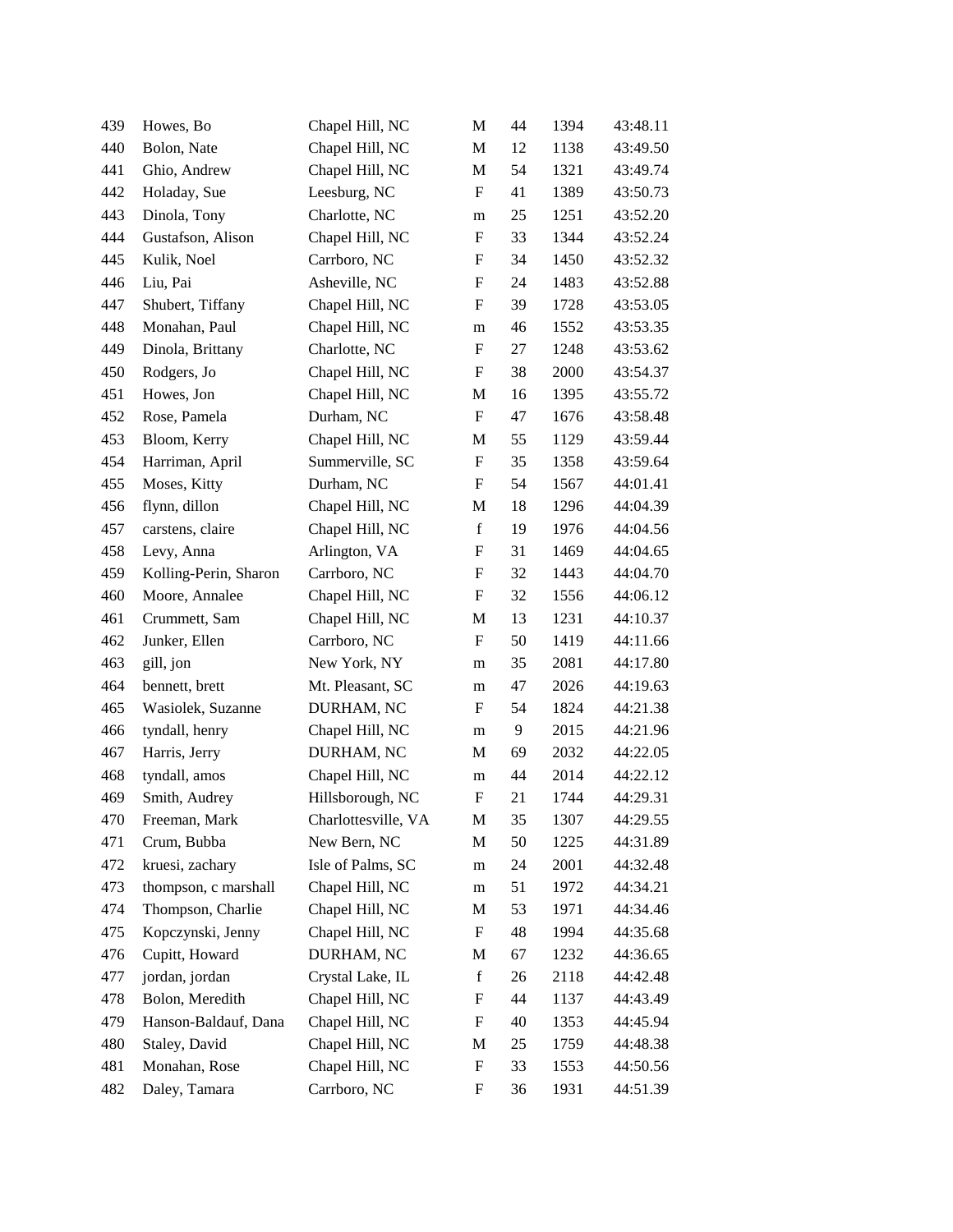| 483 | MacGregor, Ross       | Chapel Hill, NC | M                         | 22 | 1501 | 44:51.45 |
|-----|-----------------------|-----------------|---------------------------|----|------|----------|
| 484 | rath-xarlacos, martha | Chapel Hill, NC | $\mathbf f$               | 39 | 1955 | 44:52.80 |
| 485 | Sarratt, Wendy        | Chapel Hill, NC | ${\bf F}$                 | 36 | 2104 | 44:53.64 |
| 486 | Cook, Philip          | Chapel Hill, NC | M                         | 63 | 2073 | 44:54.68 |
| 487 | Futch, George         | Chapel Hill, NC | M                         | 59 | 1308 | 44:55.38 |
| 488 | Van Ark, Gwen         | Chapel Hill, NC | ${\bf F}$                 | 45 | 1809 | 44:57.20 |
| 489 | rubin, daniela        | buena park, CA  | $\mathbf f$               | 35 | 1985 | 44:57.68 |
| 490 | Drew, Sam             | Chapel Hill, NC | M                         | 35 | 1259 | 44:58.98 |
| 491 | May, Emma             | Chapel Hill, NC | $\boldsymbol{\mathrm{F}}$ | 21 | 1521 | 44:59.31 |
| 492 | Lillie, Margaret      | Carrboro, NC    | ${\bf F}$                 | 18 | 1473 | 45:00.36 |
| 493 | Longnecker, Eliza     | Chapel Hill, NC | $\boldsymbol{\mathrm{F}}$ | 17 | 1488 | 45:00.39 |
| 494 | Barton, Maria         | New York, NY    | F                         | 31 | 1110 | 45:02.45 |
| 495 | Kohrman, Eliza        | Mebane, NC      | $\boldsymbol{\mathrm{F}}$ | 16 | 1441 | 45:04.33 |
| 496 | Smith, Samantha       | Chapel Hill, NC | $\boldsymbol{\mathrm{F}}$ | 21 | 1746 | 45:06.05 |
| 497 | Smith, Thomas         | Chapel Hill, NC | M                         | 52 | 1747 | 45:06.69 |
| 498 | devivo, laura         | Raleigh, NC     | $\mathbf f$               | 42 | 2036 | 45:10.87 |
| 499 | Miller, Stephanie     | Chapel Hill, NC | F                         | 48 | 1547 | 45:13.22 |
| 500 | Richard, Rebecca      | Chapel Hill, NC | ${\bf F}$                 | 34 | 1660 | 45:13.67 |
| 501 | Tupper, Kimberly      | Durham, NC      | $\boldsymbol{F}$          | 38 | 1802 | 45:17.43 |
| 502 | Galloway, Beth        | Chapel Hill, NC | ${\bf F}$                 | 35 | 1312 | 45:17.60 |
| 503 | Billy, Mary Jane      | Westfield, NJ   | $\boldsymbol{\mathrm{F}}$ | 35 | 1125 | 45:18.68 |
| 504 | Matera, Elise         | Chapel Hill, NC | F                         | 13 | 1517 | 45:19.03 |
| 505 | Scott, Caroline       | Chapel Hill, NC | $\boldsymbol{\mathrm{F}}$ | 53 | 1708 | 45:19.22 |
| 506 | Matera, Kathy         | Chapel Hill, NC | $\boldsymbol{F}$          | 46 | 1518 | 45:19.58 |
| 507 | norwood, dneane       | Carrboro, NC    | $\mathbf f$               | 44 | 1954 | 45:23.13 |
| 508 | Noe, Jeanne           | Chapel Hill, NC | $\boldsymbol{\mathrm{F}}$ | 49 | 1586 | 45:24.99 |
| 509 | Thiessen, Antje       | Carrboro, NC    | M                         | 32 | 1792 | 45:27.76 |
| 510 | Ghio, Christine       | Chapel Hill, NC | $\boldsymbol{\mathrm{F}}$ | 22 | 1322 | 45:29.09 |
| 511 | Tauchen, Robert       | Chapel Hill, NC | M                         | 23 | 1789 | 45:29.71 |
| 512 | Anderson, Sheelagh    | Chapel Hill, NC | ${\bf F}$                 | 62 | 1086 | 45:30.39 |
| 513 | Streck, Erika         | Durham, NC      | $\boldsymbol{\mathrm{F}}$ | 29 | 1774 | 45:31.73 |
| 514 | Ehst, Michael         | Arlington, VA   | M                         | 33 | 1273 | 45:31.80 |
| 515 | Koszalka, Erica       | Arlington, VA   | $\boldsymbol{F}$          | 32 | 1445 | 45:32.04 |
| 516 | Knowles, James        | Ann Arbor, MI   | M                         | 28 | 1440 | 45:33.08 |
| 517 | O'Brien, Kelley       | Carrboro, NC    | $\mathbf F$               | 33 | 1599 | 45:33.66 |
| 518 | Williams, Shawn       | Chapel Hill, NC | M                         | 49 | 1855 | 45:33.67 |
| 519 | Holmes, Mary          | Chapel Hill, NC | $\boldsymbol{F}$          | 30 | 1390 | 45:34.71 |
| 520 | Staub, Kalina         | DURHAM, NC      | F                         | 24 | 1764 | 45:35.51 |
| 521 | Johnson, Kristin      | Durham, NC      | F                         | 26 | 1406 | 45:39.10 |
| 522 | Selim, Joseph         | Washington, DC  | M                         | 28 | 1713 | 45:39.13 |
| 523 | Naqvi, Saiyed         | Arlington, VA   | M                         | 27 | 1575 | 45:39.36 |
| 524 | West, Walter          | Carrboro, NC    | M                         | 62 | 1909 | 45:39.61 |
| 525 | Bruno, Dean           | Chapel Hill, NC | M                         | 45 | 1160 | 45:40.34 |
| 526 | Bruno, Elizabeth      | Chapel Hill, NC | $\boldsymbol{\mathrm{F}}$ | 44 | 1161 | 45:40.39 |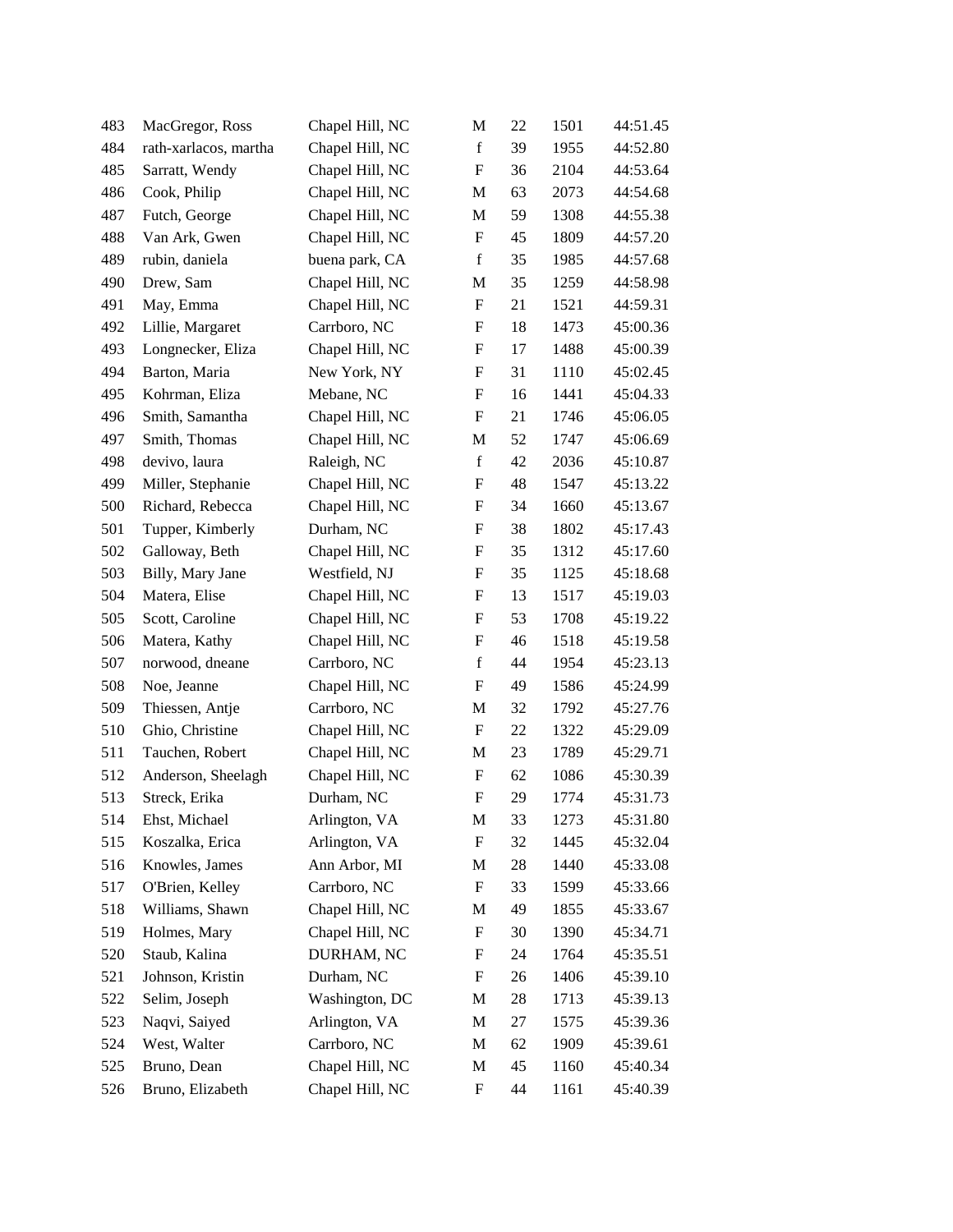| 527 | Martin, Kenneth     | Lombard, IL      | M                         | 52 | 1511 | 45:41.20 |
|-----|---------------------|------------------|---------------------------|----|------|----------|
| 528 | Ludlow, Caitlin     | Chapel Hill, NC  | F                         | 18 | 1493 | 45:42.20 |
| 529 | Kleinhammes, Alfred | Chapel Hill, NC  | M                         | 58 | 1947 | 45:44.76 |
| 530 | Streck, Sean        | Durham, NC       | M                         | 31 | 1778 | 45:45.11 |
| 531 | merritt, hardee     | Chapel Hill, NC  | ${\bf m}$                 | 30 | 2020 | 45:45.94 |
| 532 | lowder, brody       | Mebane, NC       | $\boldsymbol{\mathrm{F}}$ | 21 | 1489 | 45:46.66 |
| 533 | Clark, Brian        | Mebane, NC       | M                         | 56 | 1188 | 45:46.94 |
| 534 | Byrnes, Dawn        | Mebane, NC       | $\boldsymbol{\mathrm{F}}$ | 39 | 1168 | 45:48.93 |
| 535 | Crittenden, Hilary  | Chapel Hill, NC  | ${\rm F}$                 | 38 | 1222 | 45:50.86 |
| 536 | Jimenez, Adrienne   | Carrboro, NC     | F                         | 46 | 1403 | 45:51.69 |
| 537 | Ludlow, Barrett     | Chapel Hill, NC  | M                         | 50 | 1492 | 45:52.85 |
| 538 | Hamm, Jill          | Chapel Hill, NC  | F                         | 42 | 1350 | 45:53.71 |
| 539 | Hoke, Trevor        | Charlotte, NC    | M                         | 30 | 1387 | 45:54.21 |
| 540 | DeMaere, Carolyn    | New York, NY     | $\boldsymbol{\mathrm{F}}$ | 27 | 1241 | 45:54.66 |
| 541 | Walker, John        | Pittsboro, NC    | M                         | 42 | 1821 | 45:56.52 |
| 542 | asaro, andrew       | Chapel Hill, NC  | M                         | 42 | 2050 | 45:56.63 |
| 543 | Boone, Joan         | Efland, NC       | F                         | 57 | 1142 | 45:57.58 |
| 544 | Craven, Bill        | Chapel Hill, NC  | M                         | 53 | 1217 | 45:58.09 |
| 545 | Masse, Tony         | Chapel Hill, NC  | M                         | 15 | 1516 | 46:00.47 |
| 546 | Masse, Peggy        | Chapel Hill, NC  | ${\rm F}$                 | 46 | 1515 | 46:00.69 |
| 547 | Eng, Alice          | Jacksonville, FL | F                         | 33 | 1277 | 46:03.00 |
| 548 | Andre, Kristen      | Hillsborough, NC | F                         | 40 | 1087 | 46:03.84 |
| 549 | Ferris, Beth        | Carrboro, NC     | F                         | 40 | 1289 | 46:04.95 |
| 550 | Hoke, Christine     | Charlotte, NC    | ${\rm F}$                 | 29 | 1386 | 46:04.97 |
| 551 | Gamiel, Elizabeth   | manteo, NC       | ${\rm F}$                 | 40 | 1315 | 46:05.21 |
| 552 | malizia, emil       | Chapel Hill, NC  | m                         | 66 | 2070 | 46:05.74 |
| 553 | Karpinos, Ralph     | Chapel Hill, NC  | M                         | 59 | 1426 | 46:07.52 |
| 554 | Frazier, Michael    | Durham, NC       | M                         | 53 | 1304 | 46:09.68 |
| 555 | Kovarova, Martina   | Chapel Hill, NC  | $\boldsymbol{\mathrm{F}}$ | 37 | 1447 | 46:11.21 |
| 556 | Teer, Amanda        | Chapel Hill, NC  | ${\rm F}$                 | 27 | 1791 | 46:12.00 |
| 557 | baker, matthew      | Bethesda, MD     | m                         | 10 | 2107 | 46:15.41 |
| 558 | Comer, Kennedy      | Wilmington, DE   | M                         | 28 | 1200 | 46:17.52 |
| 559 | Stein, Julian       | New York, NY     | M                         | 24 | 1768 | 46:21.25 |
| 560 | Morin, Katherine    | New York, NY     | ${\rm F}$                 | 24 | 1562 | 46:21.95 |
| 561 | leaf, brian         | Chapel Hill, NC  | m                         | 24 | 1964 | 46:24.15 |
| 562 | Peacock, Allison    | Carrboro, NC     | ${\rm F}$                 | 24 | 1611 | 46:25.34 |
| 563 | Cloninger, Chris    | Oak Ridge, NC    | M                         | 39 | 1192 | 46:25.92 |
| 564 | Simpson, Tracy      | Durham, NC       | ${\rm F}$                 | 41 | 1733 | 46:26.73 |
| 565 | Tantum, Stacy       | Durham, NC       | F                         | 37 | 1788 | 46:27.20 |
| 566 | Helpingstine, Linda | Chapel Hill, NC  | F                         | 46 | 1370 | 46:27.71 |
| 567 | Wofford, Meriwether | Jackson, MS      | ${\rm F}$                 | 25 | 1864 | 46:28.78 |
| 568 | Locklear, Eric      | Roxboro, NC      | M                         | 43 | 1486 | 46:29.04 |
| 569 | Davis, Anna         | manteo, NC       | ${\rm F}$                 | 27 | 1239 | 46:30.22 |
| 570 | baker, michelle     | Bethesda, MD     | $\mathbf f$               | 49 | 2112 | 46:31.02 |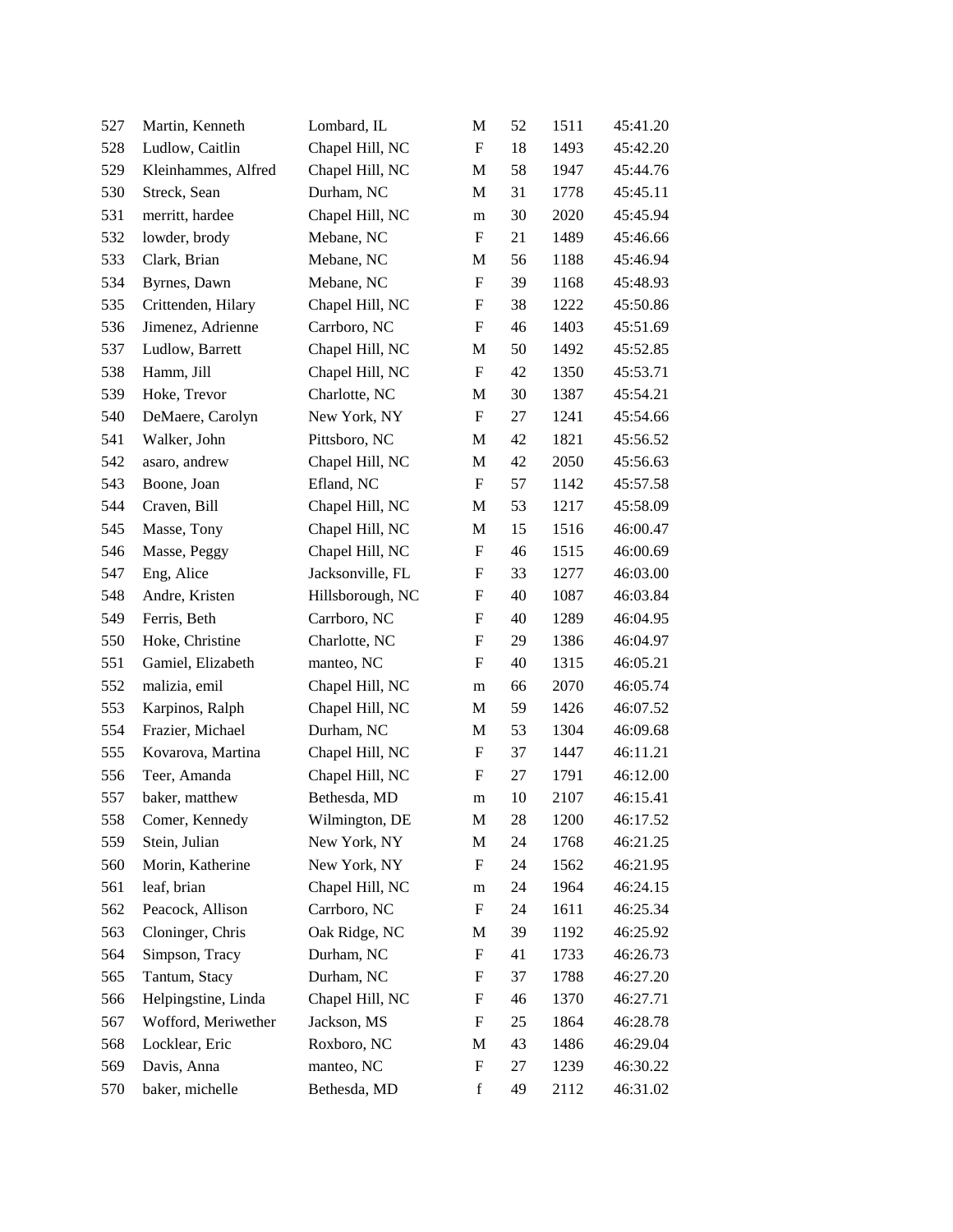| 571 | baker, chris         | Bethesda, MD      | m           | 42 | 2108 | 46:31.41 |
|-----|----------------------|-------------------|-------------|----|------|----------|
| 572 | Lewis, Chloe         | Chapel Hill, NC   | $\mathbf f$ | 12 | 2100 | 46:35.51 |
| 573 | Lee, Cindy           | Chapel Hill, NC   | $\mathbf f$ | 36 | 1465 | 46:39.87 |
| 574 | Popielarczyk, Megan  | Chapel Hill, NC   | F           | 27 | 1629 | 46:41.51 |
| 575 | Lee, Kristy          | Carrboro, NC      | F           | 31 | 1467 | 46:44.32 |
| 576 | Tucker, Bruce        | Chapel Hill, NC   | M           | 47 | 1952 | 46:45.61 |
| 577 | Barry, Margaret      | Arlington, VA     | F           | 28 | 1108 | 46:46.36 |
| 578 | Jones, Samuel        | Chapel Hill, NC   | M           | 44 | 1415 | 46:47.31 |
| 579 | Billy, Tricia        | Chapel Hill, NC   | ${\rm F}$   | 40 | 1126 | 46:47.40 |
| 580 | Skrzynia, Cecile     | Chapel Hill, NC   | F           | 62 | 1736 | 46:48.51 |
| 581 | kittredge, claudia   | Chapel Hill, NC   | ${\rm F}$   | 39 | 1437 | 46:48.54 |
| 582 | Alva, Juan           | Charlotte, NC     | M           | 42 | 1081 | 46:52.72 |
| 583 | Lewis, Craig         | Chapel Hill, NC   | M           | 45 | 1470 | 46:53.71 |
| 584 | Steinberg, Dori      | Carrboro, NC      | ${\rm F}$   | 29 | 1770 | 46:54.41 |
| 585 | odonnell, carrielynn | Chapel Hill, NC   | $\mathbf f$ | 29 | 2041 | 46:55.88 |
| 586 | Latimer, Patti       | DURHAM, NC        | ${\rm F}$   | 38 | 1461 | 46:58.63 |
| 587 | Johnson, Trevor      | DURHAM, NC        | M           | 36 | 1408 | 46:59.13 |
| 588 | Smiley, Sarah        | Chapel Hill, NC   | ${\rm F}$   | 25 | 1742 | 47:05.33 |
| 589 | Brouwer, Emily       | Chapel Hill, NC   | ${\rm F}$   | 33 | 2023 | 47:07.33 |
| 590 | Duronio, Sue         | Chapel Hill, NC   | $\mathbf f$ | 44 | 1269 | 47:07.76 |
| 591 | house, tara          | Carrboro, NC      | $\mathbf f$ | 39 | 1393 | 47:08.66 |
| 592 | Richardson, Julie    | Chapel Hill, NC   | F           | 46 | 1661 | 47:09.09 |
| 593 | oconnor, craig       | Clarksville, MD   | m           | 47 | 2128 | 47:10.52 |
| 594 | White, Erin          | Raleigh, NC       | M           | 36 | 1842 | 47:13.96 |
| 595 | Baldwin, Rosecrans   | Chapel Hill, NC   | M           | 32 | 1105 | 47:14.03 |
| 596 | dos Santos, Gilberto | Chapel Hill, NC   | M           | 35 | 1257 | 47:17.59 |
| 597 | Brown, Melissa       | <b>GRAHAM, NC</b> | F           | 40 | 1154 | 47:18.31 |
| 598 | Flournoy, Wayne      | Chapel Hill, NC   | M           | 50 | 1295 | 47:18.37 |
| 599 | Jenkins, Meredith    | Chapel Hill, NC   | ${\rm F}$   | 26 | 1401 | 47:19.34 |
| 600 | oconnor, collen      | Clarksville, MD   | $\mathbf f$ | 46 | 2127 | 47:21.16 |
| 601 | McClure, Elizabeth   | Chapel Hill, NC   | F           | 41 | 1524 | 47:22.08 |
| 602 | Womble, Pam          | Chapel Hill, NC   | F           | 51 | 1870 | 47:24.54 |
| 603 | McClure, Rob         | Chapel Hill, NC   | M           | 44 | 1525 | 47:25.84 |
| 604 | dorney, diane        | Carrboro, NC      | ${\rm F}$   | 35 | 1256 | 47:26.48 |
| 605 | Parham, Tracy        | Chapel Hill, NC   | F           | 49 | 2007 | 47:26.80 |
| 606 | Drew, Amy            | Chapel Hill, NC   | ${\rm F}$   | 32 | 1258 | 47:27.50 |
| 607 | White, Amy           | Durham, NC        | ${\rm F}$   | 33 | 1841 | 47:28.46 |
| 608 | Perry, Susan         | Chapel Hill, NC   | $\mathbf f$ | 46 | 1616 | 47:29.04 |
| 609 | thomas, reuben       | Carrboro, NC      | m           | 32 | 1905 | 47:29.13 |
| 610 | Holub, Krista        | Carrboro, NC      | F           | 28 | 1392 | 47:33.50 |
| 611 | Welsh, Michael       | DURHAM, NC        | M           | 55 | 1833 | 47:35.64 |
| 612 | Balster, Jan         | Pittsboro, NC     | M           | 30 | 1106 | 47:38.18 |
| 613 | Dauchert, Jonathan   | Chapel Hill, NC   | M           | 27 | 1238 | 47:39.62 |
| 614 | Keane, Julie         | Chapel Hill, NC   | ${\rm F}$   | 40 | 1429 | 47:39.91 |
|     |                      |                   |             |    |      |          |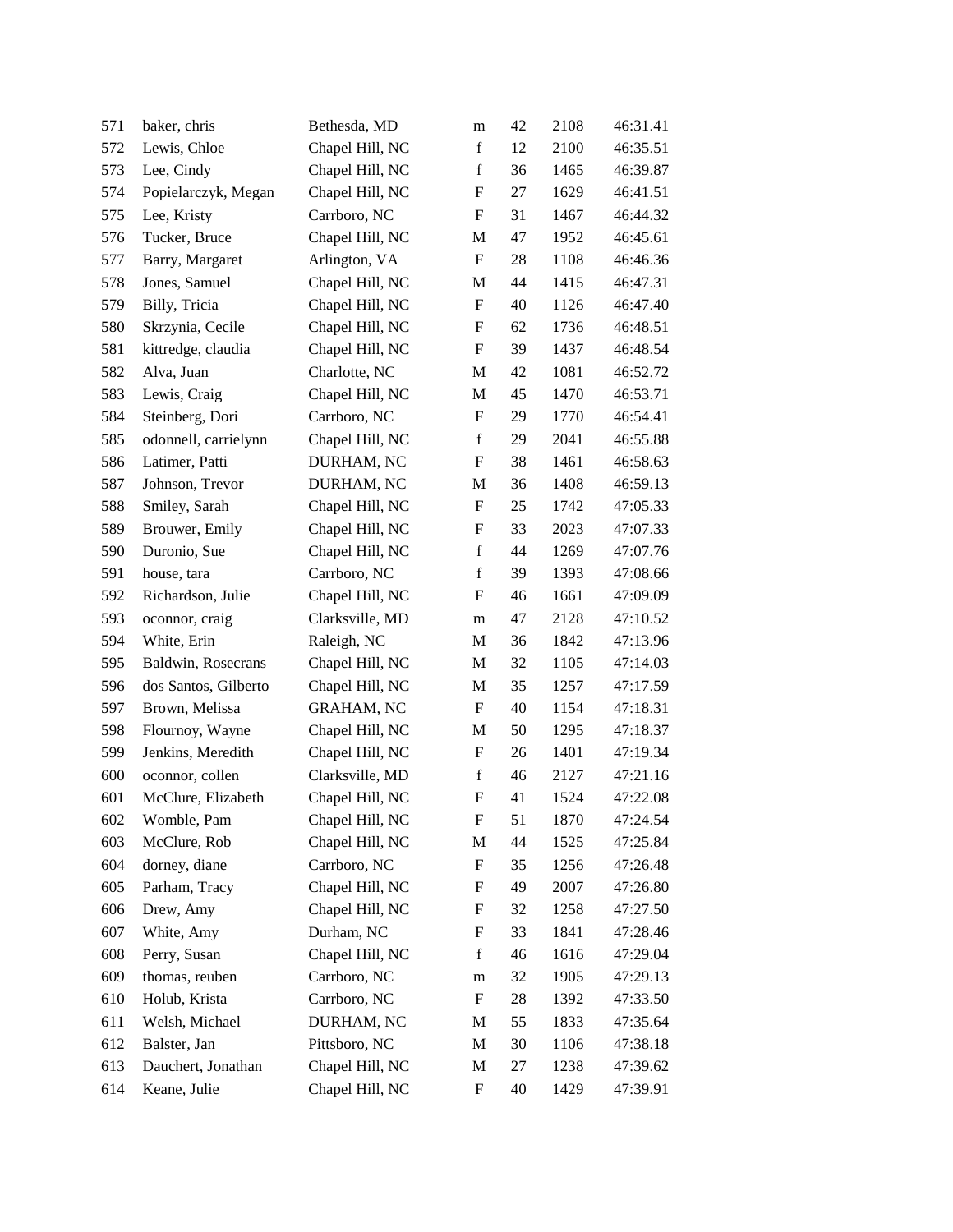| 615 | kern, terry            | Chapel Hill, NC  | $\mathbf f$ | 41     | 1432 | 47:40.31 |
|-----|------------------------|------------------|-------------|--------|------|----------|
| 616 | Usinger, Deborah       | Carrboro, NC     | F           | 40     | 1806 | 47:40.88 |
| 617 | Simmons, Chris         | Chapel Hill, NC  | M           | 39     | 1731 | 47:41.45 |
| 618 | Fenton, Charliss       | Chapel Hill, NC  | F           | 22     | 1903 | 47:44.51 |
| 619 | Hammonds, Stacy        | Durham, NC       | F           | 37     | 1351 | 47:46.79 |
| 620 | Nelson, Rendon         | DURHAM, NC       | M           | 54     | 1578 | 47:47.48 |
| 621 | Rosen, Norm            | Chapel Hill, NC  | m           | 56     | 1677 | 47:48.52 |
| 622 | Flynn, Tim             | Chapel Hill, NC  | M           | 50     | 1298 | 47:49.53 |
| 623 | Morgan, Karie          | Carrboro, NC     | F           | 33     | 1560 | 47:52.40 |
| 624 | Nicoll, Kimberly       | Chapel Hill, NC  | F           | 45     | 1583 | 47:53.68 |
| 625 | Stiffler, Todd         | Haw River, NC    | M           | 41     | 1772 | 47:54.12 |
| 626 | Thompson, Robin        | Chapel Hill, NC  | F           | 41     | 1795 | 47:56.25 |
| 627 | Katz, Jerry            | Chapel Hill, NC  | M           | 57     | 1427 | 47:57.89 |
| 628 | Dongo, Keren           | Alexandria, VA   | F           | 30     | 1255 | 47:58.31 |
| 629 | Northen, Hadley        | Chapel Hill, NC  | F           | 23     | 1592 | 48:02.31 |
| 630 | Mineer, Mike           | Bear Creek, NC   | M           | 41     | 1549 | 48:06.99 |
| 631 | Galperin, Elisabeth    | Hillsborough, NC | F           | 31     | 1313 | 48:08.03 |
| 632 | Mays-Balster, Crystal  | Pittsboro, NC    | ${\rm F}$   | 34     | 1523 | 48:09.44 |
| 633 | wolff, sarah           | DURHAM, NC       | $\mathbf f$ | 28     | 2087 | 48:10.32 |
| 634 | Carpenter, Denise      | Chapel Hill, NC  | F           | 42     | 1175 | 48:13.46 |
| 635 | Craven, Wendy          | DURHAM, NC       | F           | 47     | 1218 | 48:16.72 |
| 636 | Dillon, Shelley        | Carrboro, NC     | F           | 49     | 1246 | 48:17.00 |
| 637 | Barbee, Blaine         | Hillsborough, NC | ${\rm F}$   | 27     | 1107 | 48:18.77 |
| 638 | Todd, Kelly            | Durham, NC       | ${\rm F}$   | 42     | 1799 | 48:19.16 |
| 639 | Corey, Denise          | Carrboro, NC     | F           | 53     | 1207 | 48:20.26 |
| 640 | Bray, Lou              | Durham, NC       | F           | 39     | 1149 | 48:22.70 |
| 641 | Grubbs, Susan          | DURHAM, NC       | F           | 45     | 1343 | 48:22.84 |
| 642 | rudansky, andrew       | Sag Harbor, NY   | m           | $20\,$ | 1973 | 48:23.56 |
| 643 | Simpson-Vos, Juliellen | Durham, NC       | F           | 40     | 1734 | 48:25.50 |
| 644 | benefiel, rebecca      | California, MD   | $\mathbf f$ | 34     | 2067 | 48:26.12 |
| 645 | Lewis, Carmen          | Chapel Hill, NC  | $\mathbf f$ | 48     | 1886 | 48:28.94 |
| 646 | Watson, Lea            | Chapel Hill, NC  | $\mathbf f$ | 45     | 1887 | 48:29.20 |
| 647 | Lund, Jennifer         | Chapel Hill, NC  | ${\rm F}$   | 28     | 1967 | 48:29.54 |
| 648 | lund, kristina         | Alexandria, VA   | $\mathbf f$ | 32     | 1968 | 48:29.63 |
| 649 | harbour, bruce         | Chapel Hill, NC  | m           | 27     | 1354 | 48:32.46 |
| 650 | Scott, Stephanie       | Chapel Hill, NC  | ${\rm F}$   | 26     | 1710 | 48:32.77 |
| 651 | Lai, Bien              | Chapel Hill, NC  | ${\rm F}$   | 27     | 1452 | 48:34.35 |
| 652 | Wujciak, Barbara       | Hillsborough, NC | ${\rm F}$   | 48     | 1871 | 48:34.82 |
| 653 | Zarate, Caroline       | Apex, NC         | F           | 22     | 1883 | 48:36.89 |
| 654 | Ornelas, Victor        | Durham, NC       | M           | 24     | 1602 | 48:37.00 |
| 655 | harrison, bryan        | Tampa, FL        | m           | 54     | 2086 | 48:37.94 |
| 656 | Pharo, Zoe             | Efland, NC       | ${\rm F}$   | 10     | 1620 | 48:39.17 |
| 657 | Finnell, Alice         | Chapel Hill, NC  | ${\rm F}$   | 58     | 1889 | 48:41.84 |
| 658 | hansen, rachel         | Chapel Hill, NC  | $\mathbf f$ | 26     | 2077 | 48:43.37 |
|     |                        |                  |             |        |      |          |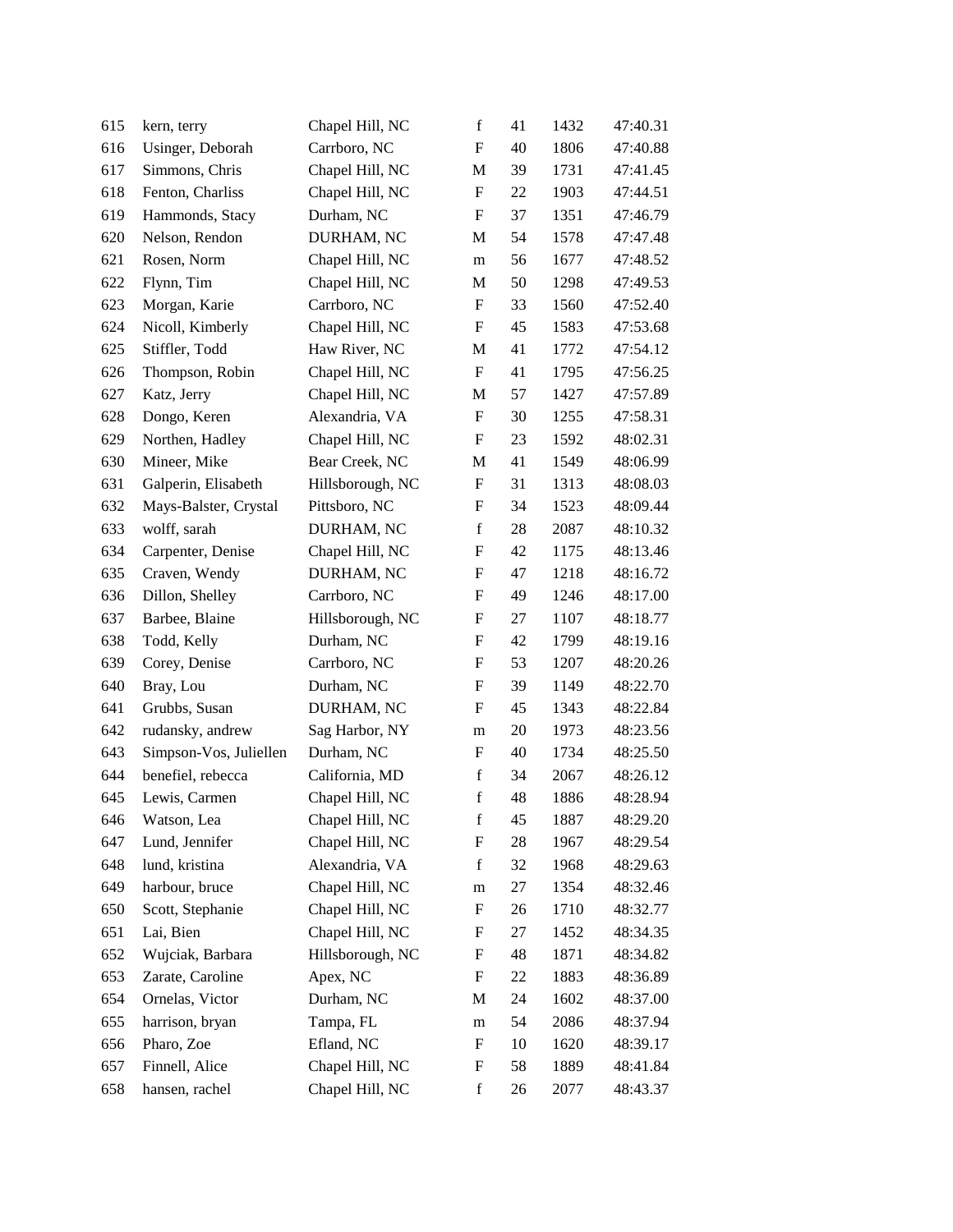| 659 | Kollins, Katharine    | Durham, NC      | $\boldsymbol{\mathrm{F}}$ | 29 | 1444 | 48:43.69 |
|-----|-----------------------|-----------------|---------------------------|----|------|----------|
| 660 | Roe, Laura            | Chapel Hill, NC | F                         | 37 | 1673 | 48:43.87 |
| 661 | oconnor, chris        | Chapel Hill, NC | m                         | 61 | 2124 | 48:45.70 |
| 662 | Blackwell, Susan      | DURHAM, NC      | $\boldsymbol{\mathrm{F}}$ | 49 | 1128 | 48:46.80 |
| 663 | Crawford, Jeffrey     | DURHAM, NC      | M                         | 61 | 1219 | 48:46.80 |
| 664 | Schmid, Jay           | Glen Allen, VA  | $\mathbf M$               | 49 | 1702 | 48:47.66 |
| 665 | Shelton, Fitz         | Durham, NC      | M                         | 53 | 1725 | 48:47.93 |
| 666 | Allen, Bruce          | Chapel Hill, NC | M                         | 41 | 1078 | 48:48.65 |
| 667 | Sullivan, Shawn       | Chapel Hill, NC | M                         | 39 | 1783 | 48:49.14 |
| 668 | Hagen, Amy            | Durham, NC      | $\boldsymbol{\mathrm{F}}$ | 34 | 1349 | 48:51.85 |
| 669 | Spade, K.             | Carrboro, NC    | M                         | 40 | 1753 | 48:53.34 |
| 670 | Crummett, Bobbi       | Chapel Hill, NC | F                         | 49 | 1230 | 48:53.47 |
| 671 | Pedersen, Claire      | Chapel Hill, NC | ${\bf F}$                 | 9  | 1613 | 48:53.72 |
| 672 | Serlo, Asli           | Chapel Hill, NC | F                         | 36 | 1717 | 48:54.07 |
| 673 | Pedersen, Susan       | Chapel Hill, NC | $\boldsymbol{\mathrm{F}}$ | 42 | 1614 | 48:55.19 |
| 674 | Molnar, Jessica       | Durham, NC      | $\boldsymbol{\mathrm{F}}$ | 29 | 1550 | 48:55.43 |
| 675 | Molnar, Phil          | Durham, NC      | M                         | 39 | 1551 | 48:55.63 |
| 676 | Cappelletti, Christy  | Chapel Hill, NC | $\boldsymbol{\mathrm{F}}$ | 46 | 1174 | 48:57.45 |
| 677 | McGibbon, Lynne       | Carrboro, NC    | $\boldsymbol{\mathrm{F}}$ | 43 | 1529 | 48:57.46 |
| 678 | Limerick, Christopher | Chapel Hill, NC | M                         | 30 | 1474 | 48:59.71 |
| 679 | Hart, Zeke            | Chapel Hill, NC | M                         | 20 | 1362 | 49:00.87 |
| 680 | Austin, Koren         | Raleigh, NC     | F                         | 36 | 1101 | 49:04.51 |
| 681 | Faulkner, Kate        | Knoxville, TN   | F                         | 30 | 1288 | 49:07.95 |
| 682 | whitesides, janet     | Carrboro, NC    | $\boldsymbol{\mathrm{F}}$ | 54 | 1844 | 49:10.66 |
| 683 | Faccidomo, Sara       | Chapel Hill, NC | ${\bf F}$                 | 33 | 1283 | 49:11.55 |
| 684 | Fish, Eric            | Chapel Hill, NC | M                         | 37 | 1293 | 49:12.55 |
| 685 | Hurt, Christi         | Chapel Hill, NC | F                         | 38 | 1397 | 49:13.55 |
| 686 | Novak, Julie          | Chapel Hill, NC | F                         | 36 | 1597 | 49:14.84 |
| 687 | Resnick, Ohlphogey    | Chapel Hill, NC | M                         | 67 | 1653 | 49:15.04 |
| 688 | O'Loughlin, Kathleen  | Chapel Hill, NC | ${\bf F}$                 | 49 | 1600 | 49:15.36 |
| 689 | Bergman, Kirsten      | Chapel Hill, NC | $\boldsymbol{\mathrm{F}}$ | 40 | 1123 | 49:15.60 |
| 690 | Beck, David           | Chapel Hill, NC | M                         | 39 | 1114 | 49:15.82 |
| 691 | Bukoski, Heidi        | Chapel Hill, NC | F                         | 47 | 1163 | 49:15.89 |
| 692 | Beck, Rich            | Chapel Hill, NC | M                         | 38 | 1115 | 49:15.96 |
| 693 | Towe, Elizabeth       | Carrboro, NC    | $\boldsymbol{\mathrm{F}}$ | 43 | 1800 | 49:16.77 |
| 694 | Dupee, Suzanna        | Carrboro, NC    | F                         | 22 | 1267 | 49:17.67 |
| 695 | Gilbert, Natalie      | Durham, NC      | $\boldsymbol{F}$          | 59 | 1325 | 49:18.18 |
| 696 | Powers, Bill          | Chapel Hill, NC | M                         | 75 | 1896 | 49:20.75 |
| 697 | Arnel, Tom            | Carrboro, NC    | M                         | 46 | 1097 | 49:22.92 |
| 698 | Cupitt, Julia         | DURHAM, NC      | $\boldsymbol{\mathrm{F}}$ | 67 | 1233 | 49:24.41 |
| 699 | Gillaspy, Kathi       | Raleigh, NC     | F                         | 40 | 1326 | 49:25.29 |
| 700 | Akos, Sloane          | Chapel Hill, NC | F                         | 39 | 1075 | 49:25.50 |
| 701 | Malzahn, Kristen      | Durham, NC      | F                         | 35 | 1506 | 49:26.14 |
| 702 | thomson, ritchie      | Chapel Hill, NC | ${\rm m}$                 | 67 | 1796 | 49:27.49 |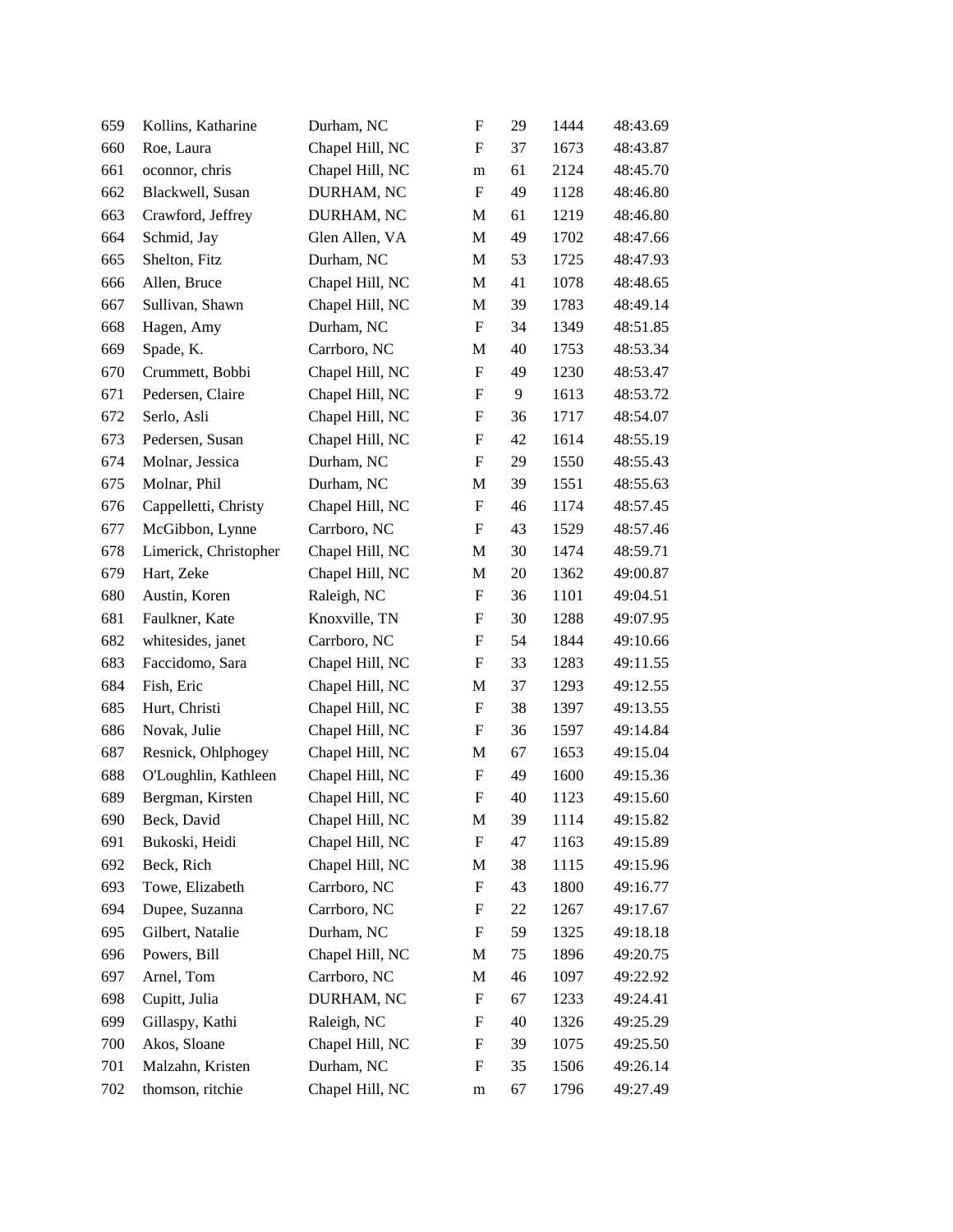| 703 | thomson-jones, katherine Chapel Hill, NC |                 | $\mathbf f$               | 34 | 1797 | 49:27.65 |
|-----|------------------------------------------|-----------------|---------------------------|----|------|----------|
| 704 | Stafford, Renae                          | Carrboro, NC    | F                         | 52 | 2027 | 49:32.85 |
| 705 | Schneider, Eric                          | Pittsboro, NC   | m                         | 45 | 1705 | 49:33.49 |
| 706 | Schneider, Shaun                         | Pittsboro, NC   | m                         | 13 | 1707 | 49:33.78 |
| 707 | foster, andrew                           | Chapel Hill, NC | m                         | 40 | 1299 | 49:35.42 |
| 708 | Rigsbee, Carol                           | Chapel Hill, NC | F                         | 50 | 1664 | 49:37.88 |
| 709 | laDue, kenneth                           | Apex, NC        | m                         | 35 | 1451 | 49:38.84 |
| 710 | Weaver, Anne                             | Chapel Hill, NC | $\boldsymbol{\mathrm{F}}$ | 33 | 1826 | 49:39.47 |
| 711 | Benedict, Patricia                       | RALEIGH, NC     | $\boldsymbol{\mathrm{F}}$ | 39 | 1119 | 49:40.26 |
| 712 | Duffey, Kiyah                            | Carrboro, NC    | $\boldsymbol{\mathrm{F}}$ | 30 | 1263 | 49:42.46 |
| 713 | Slining, Meghan                          | DURHAM, NC      | F                         | 33 | 1738 | 49:43.42 |
| 714 | slining, tom                             | Livingston, TX  | m                         | 63 | 1739 | 49:44.38 |
| 715 | streck, lyn                              | Durham, NC      | $\boldsymbol{\mathrm{F}}$ | 58 | 1777 | 49:45.60 |
| 716 | Williams, Christianna                    | Chapel Hill, NC | F                         | 45 | 1848 | 49:46.56 |
| 717 | john, mulholland                         | Carrboro, NC    | m                         | 31 | 2021 | 49:51.75 |
| 718 | Lee, Amanda                              | DURHAM, NC      | F                         | 48 | 1464 | 49:51.94 |
| 719 | mulholland, andrea                       | Carrboro, NC    | $\mathbf f$               | 31 | 2019 | 49:52.00 |
| 720 | Ingersoll, Helen                         | Cedar Grove, NC | $\boldsymbol{\mathrm{F}}$ | 36 | 1904 | 49:54.38 |
| 721 | Rice, Tamara                             | Chapel Hill, NC | F                         | 37 | 1658 | 49:55.19 |
| 722 | Rice, Joseph                             | Chapel Hill, NC | M                         | 38 | 1657 | 49:55.45 |
| 723 | Benou, Kimberly                          | Westfield, NJ   | $\boldsymbol{\mathrm{F}}$ | 42 | 1122 | 49:56.04 |
| 724 | Biese, Kevin                             | Chapel Hill, NC | M                         | 36 | 2094 | 49:56.77 |
| 725 | Powell, Jeffrey                          | Chapel Hill, NC | m                         | 31 | 1634 | 49:56.85 |
| 726 | Cooper, Jill                             | Chapel Hill, NC | F                         | 29 | 1206 | 49:57.32 |
| 727 | Engle, Bryan                             | Chapel Hill, NC | M                         | 37 | 1920 | 49:57.80 |
| 728 | Board, John                              | Chapel Hill, NC | M                         | 49 | 1134 | 49:58.15 |
| 729 | bassil, chris                            | DURHAM, NC      | m                         | 20 | 2120 | 50:02.00 |
| 730 | Bassil, Kathy                            | Durham, NC      | $\boldsymbol{\mathrm{F}}$ | 46 | 1112 | 50:04.10 |
| 731 | Nadas, Marisa                            | Boston, MA      | $\boldsymbol{\mathrm{F}}$ | 29 | 1574 | 50:07.19 |
| 732 | Wofford, Alden                           | Jackson, MS     | $\boldsymbol{\mathrm{F}}$ | 22 | 1861 | 50:11.45 |
| 733 | Goss, Karen                              | Chapel Hill, NC | $\boldsymbol{\mathrm{F}}$ | 45 | 1337 | 50:12.65 |
| 734 | cheney, christina                        | Chapel Hill, NC | f                         | 37 | 2096 | 50:19.08 |
| 735 | Engle, Michelle                          | Chapel Hill, NC | F                         | 37 | 1921 | 50:19.14 |
| 736 | Siegel, Maria                            | DURHAM, NC      | ${\rm F}$                 | 35 | 1730 | 50:20.43 |
| 737 | Rinehard, Diane                          | DURHAM, NC      | ${\rm F}$                 | 55 | 1665 | 50:26.77 |
| 738 | campion, margaret                        | Chapel Hill, NC | $\mathbf f$               | 54 | 1171 | 50:27.70 |
| 739 | Shareshian, Jack                         | Chapel Hill, NC | M                         | 8  | 1719 | 50:29.03 |
| 740 | Shareshian, Paul                         | Chapel Hill, NC | M                         | 42 | 1721 | 50:29.47 |
| 741 | mezzatesta, michael                      | Chapel Hill, NC | m                         | 61 | 1940 | 50:29.60 |
| 742 | Montgomery, Lynnette                     | Chapel Hill, NC | F                         | 37 | 1554 | 50:31.50 |
| 743 | Sparrow, Will                            | Chapel Hill, NC | M                         | 29 | 1755 | 50:33.19 |
| 744 | Dunn, Sue                                | Efland, NC      | $\boldsymbol{\mathrm{F}}$ | 47 | 1266 | 50:35.51 |
| 745 | Herendeen, Lindsay                       | Durham, NC      | $\boldsymbol{\mathrm{F}}$ | 24 | 1376 | 50:37.54 |
| 746 | Guthrie, Elwin                           | Walpole, ME     | M                         | 73 | 1345 | 50:37.60 |
|     |                                          |                 |                           |    |      |          |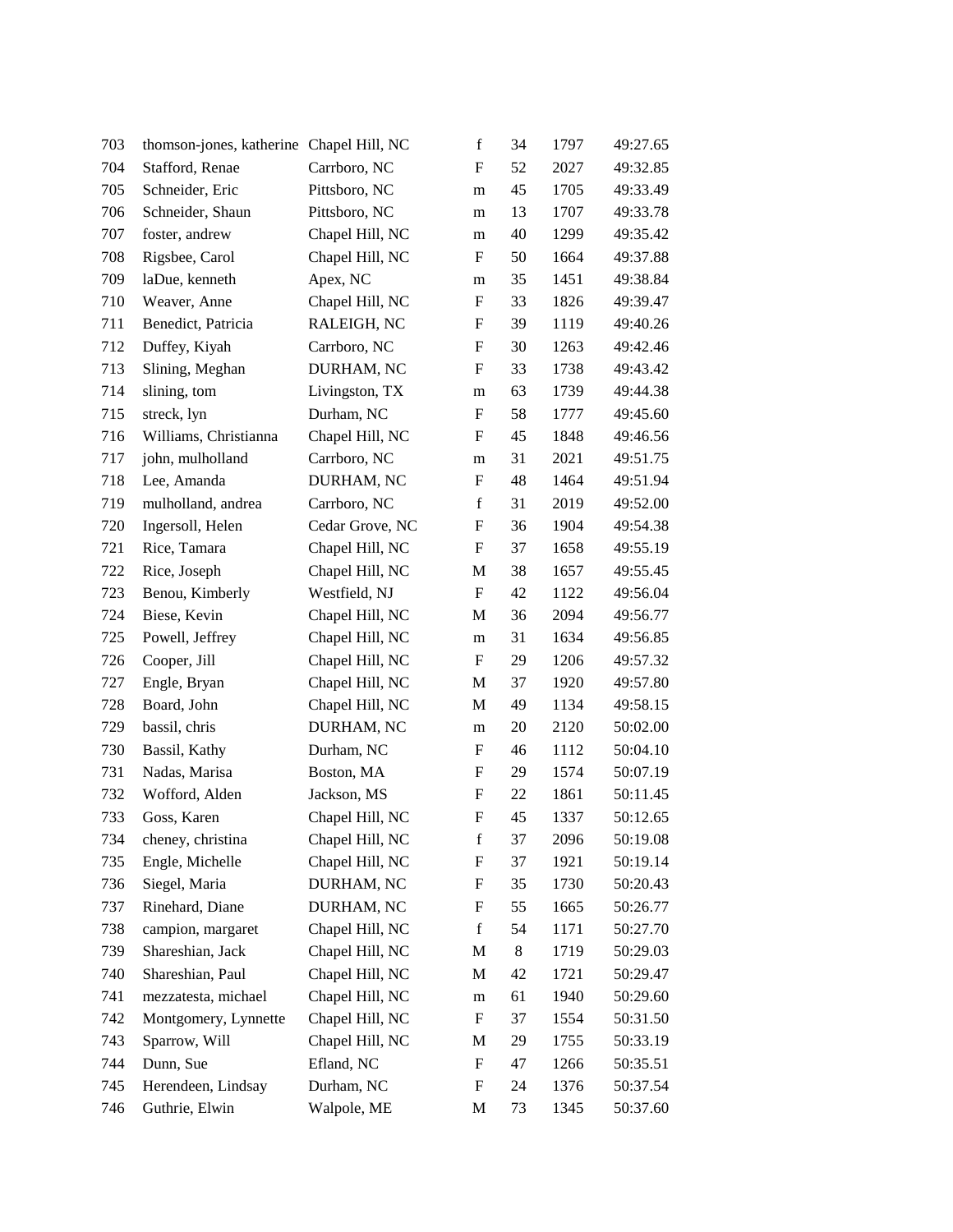| 747 | white, jonathan     | DURHAM, NC         | m                         | 11 | 1956 | 50:37.85 |
|-----|---------------------|--------------------|---------------------------|----|------|----------|
| 748 | Spagnardi, Joe      | Durham, NC         | M                         | 45 | 1754 | 50:38.73 |
| 749 | Newman, Kathryn     | Durham, NC         | $\mathbf F$               | 24 | 1582 | 50:38.77 |
| 750 | White, Len          | DURHAM, NC         | M                         | 46 | 1957 | 50:39.96 |
| 751 | Dinola, Sandy       | Chapel Hill, NC    | $\boldsymbol{\mathrm{F}}$ | 54 | 1250 | 50:40.29 |
| 752 | Crume, Hana         | Chapel Hill, NC    | $\boldsymbol{\mathrm{F}}$ | 25 | 1228 | 50:41.67 |
| 753 | hernandez, cosima   | Chapel Hill, NC    | $\mathbf f$               | 13 | 1377 | 50:41.67 |
| 754 | Cutts, Lori         | DURHAM, NC         | $\boldsymbol{\mathrm{F}}$ | 46 | 1237 | 50:41.74 |
| 755 | Rice, Tammy         | Mebane, NC         | F                         | 43 | 1659 | 50:41.90 |
| 756 | Grow, Paula         | Durham, NC         | F                         | 32 | 1342 | 50:43.56 |
| 757 | hollis, bruce       | Chapel Hill, NC    | m                         | 47 | 2106 | 50:44.11 |
| 758 | Conteh, Laurie      | Mebane, NC         | F                         | 29 | 1203 | 50:44.49 |
| 759 | Lloyd, Thomas       | Chapel Hill, NC    | M                         | 13 | 1485 | 50:45.90 |
| 760 | Pyle, Elizabeth     | Carrboro, NC       | F                         | 38 | 1638 | 50:47.11 |
| 761 | Shoemaker, Sheri    | Cape Canaveral, FL | $\boldsymbol{\mathrm{F}}$ | 29 | 1727 | 50:48.42 |
| 762 | Burger, Ashley      | Suwanee, GA        | $\boldsymbol{\mathrm{F}}$ | 29 | 1165 | 50:48.54 |
| 763 | Payne, Christa      | Chattanooga, TN    | F                         | 32 | 1609 | 50:48.60 |
| 764 | christian, kasey    | Chapel Hill, NC    | $\mathbf f$               | 26 | 2010 | 50:49.66 |
| 765 | Younts, JoAnna      | Chapel Hill, NC    | ${\rm F}$                 | 42 | 1879 | 50:51.93 |
| 766 | Younts, Chandler    | Chapel Hill, NC    | $\boldsymbol{\mathrm{F}}$ | 11 | 1878 | 50:52.91 |
| 767 | Saunders, April     | Laguna Hills, CA   | ${\bf F}$                 | 32 | 1696 | 50:56.14 |
| 768 | Robertson, Wendy    | Carrboro, NC       | F                         | 51 | 1669 | 50:57.01 |
| 769 | Min, Sherene        | Mebane, NC         | $\boldsymbol{\mathrm{F}}$ | 38 | 1979 | 50:57.15 |
| 770 | Moser, Robin        | Chapel Hill, NC    | $\boldsymbol{\mathrm{F}}$ | 55 | 1564 | 50:59.10 |
| 771 | Lane, Nancy         | Chapel Hill, NC    | $\boldsymbol{\mathrm{F}}$ | 58 | 1456 | 50:59.93 |
| 772 | Roggenbuck, Sharon  | Hillsborough, NC   | $\boldsymbol{\mathrm{F}}$ | 71 | 1674 | 51:00.45 |
| 773 | Freeman, Ada        | Goldsboro, NC      | F                         | 48 | 1305 | 51:01.53 |
| 774 | padilla, jennifer   | Carrboro, NC       | $\mathbf f$               | 39 | 2091 | 51:02.85 |
| 775 | Ludlow, John        | Chapel Hill, NC    | M                         | 57 | 1495 | 51:02.85 |
| 776 | Witherspoon, Darice | Durham, NC         | $\boldsymbol{\mathrm{F}}$ | 36 | 1859 | 51:09.27 |
| 777 | Dinola, Michael     | Chapel Hill, NC    | M                         | 54 | 1249 | 51:12.13 |
| 778 | Vaughn, Libby       | Carrboro, NC       | F                         | 38 | 1812 | 51:12.35 |
| 779 | Schneider, Rob      | Carrboro, NC       | M                         | 42 | 1706 | 51:12.79 |
| 780 | Nutley, Tara        | Chapel Hill, NC    | ${\rm F}$                 | 42 | 1598 | 51:13.53 |
| 781 | reddington, krista  | Hillsborough, NC   | F                         | 36 | 1647 | 51:14.83 |
| 782 | Crenshaw, Cynthia   | Durham, NC         | $\boldsymbol{\mathrm{F}}$ | 42 | 1220 | 51:15.11 |
| 783 | scheffler, kevin    | Pittsburgh, PA     | m                         | 38 | 2002 | 51:19.66 |
| 784 | Boyer, Janet        | Havre de Grace, MD | $\boldsymbol{\mathrm{F}}$ | 48 | 1145 | 51:24.09 |
| 785 | Etzinger, Michael   | Havre de Grace, MD | M                         | 47 | 1282 | 51:24.12 |
| 786 | Rahn, Blake         | Chapel Hill, NC    | M                         | 37 | 1642 | 51:24.55 |
| 787 | Rotenberry, Mark    | Chapel Hill, NC    | M                         | 50 | 1962 | 51:29.62 |
| 788 | Gordon, Caren       | Arlington, VA      | $\boldsymbol{\mathrm{F}}$ | 41 | 1333 | 51:30.04 |
| 789 | Givens, Alexandra   | Hillsborough, NC   | ${\bf F}$                 | 37 | 1328 | 51:30.71 |
| 790 | Fields, Debra       | Hillsborough, NC   | ${\rm F}$                 | 47 | 1290 | 51:33.00 |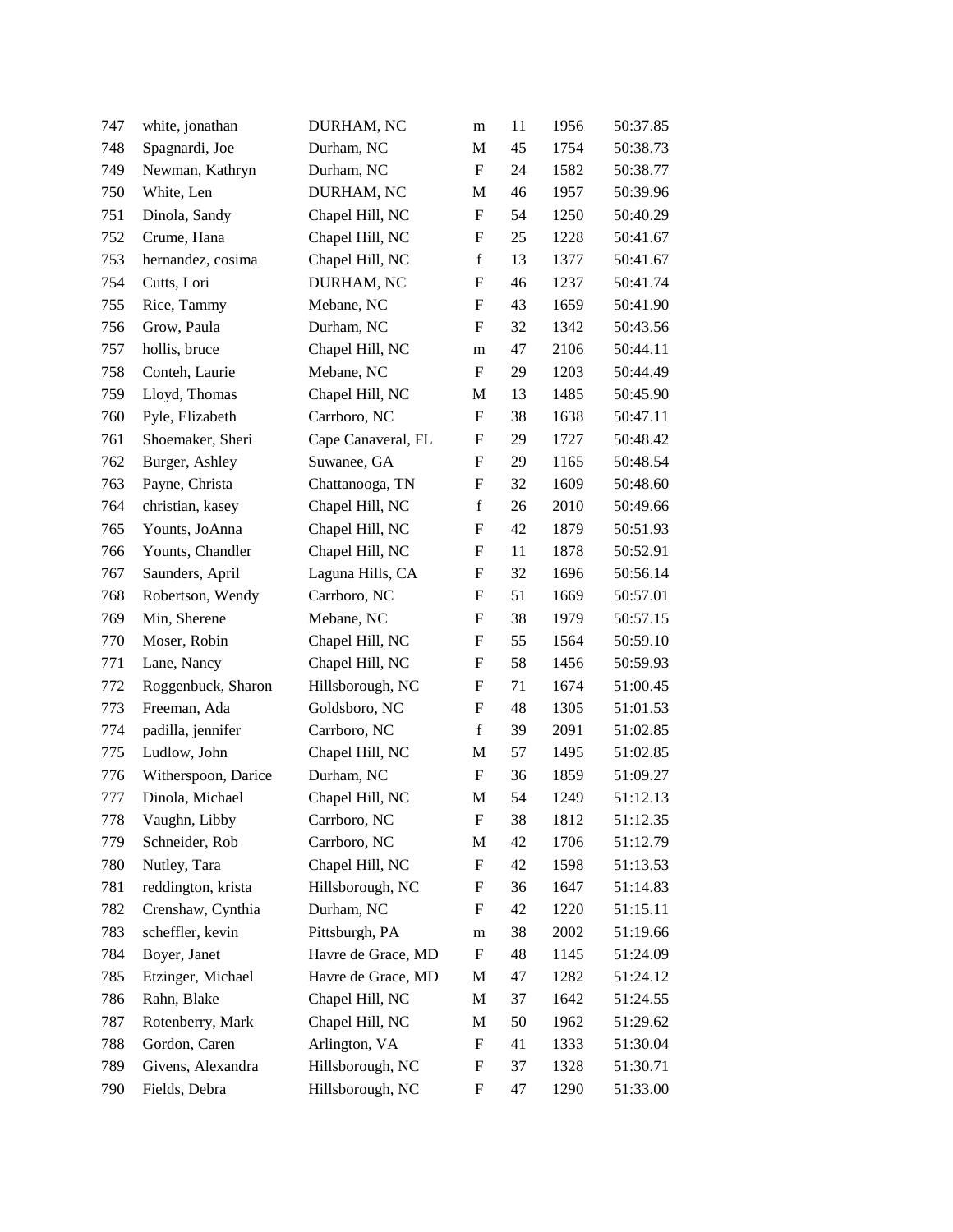| 791 | jones, anna         | Pittsboro, NC          | $\mathbf f$               | 20               | 1949 | 51:33.19 |
|-----|---------------------|------------------------|---------------------------|------------------|------|----------|
| 792 | Lindley, Maya       | Chapel Hill, NC        | F                         | 32               | 1475 | 51:33.41 |
| 793 | hill, alison        | Pittsboro, NC          | $\mathbf f$               | 55               | 1950 | 51:33.64 |
| 794 | Ravin, Mandy        | Charlotte, NC          | F                         | 38               | 1646 | 51:45.61 |
| 795 | sands, jim          | Clayton, NC            | m                         | 40               | 2102 | 51:52.01 |
| 796 | metzger, morgan     | Hillsborough, NC       | $\boldsymbol{\mathrm{F}}$ | 14               | 1536 | 51:57.66 |
| 797 | Metzger, Lou        | Hillsborough, NC       | M                         | 48               | 1535 | 51:58.38 |
| 798 | Stanek, Lindsay     | Durham, NC             | ${\rm F}$                 | 33               | 1761 | 52:01.77 |
| 799 | Kucera, Kristen     | Durham, NC             | F                         | 37               | 1449 | 52:01.90 |
| 800 | Ehlers, Sarah       | ATHENS, GA             | F                         | 39               | 1272 | 52:07.26 |
| 801 | Shareshian, Susan   | Chapel Hill, NC        | $\boldsymbol{\mathrm{F}}$ | 49               | 1722 | 52:10.21 |
| 802 | Krieger, Kate       | Carrboro, NC           | F                         | 30               | 1448 | 52:10.73 |
| 803 | grinman, marybeth   | Unknown, NA            | $\mathbf f$               | 41               | 2061 | 52:11.44 |
| 804 | McDonald, Jean      | Chapel Hill, NC        | F                         | 48               | 1527 | 52:11.47 |
| 805 | Lloyd, Denise       | Chapel Hill, NC        | ${\rm F}$                 | 46               | 1484 | 52:15.03 |
| 806 | TAYLOR, LISA        | Efland, NC             | ${\rm F}$                 | 34               | 1951 | 52:20.64 |
| 807 | Lawrence, Susan     | Chapel Hill, NC        | F                         | 48               | 1463 | 52:22.74 |
| 808 | jordan, david       | Unknown, NA            | m                         | 61               | 2119 | 52:27.93 |
| 809 | hinshaw, sarah      | Winston-Salem, NC      | $\mathbf f$               | 38               | 1382 | 52:28.60 |
| 810 | DeVries, Jennifer   | RALEIGH, NC            | F                         | 33               | 1244 | 52:30.81 |
| 811 | Devries, Michael    | RALEIGH, NC            | M                         | 33               | 1245 | 52:30.98 |
| 812 | Twu, Marianne       | Carrboro, NC           | F                         | 24               | 1803 | 52:42.97 |
| 813 | WANG, MINGJIN       | Carrboro, NC           | ${\rm F}$                 | 24               | 1822 | 52:43.08 |
| 814 | hollis, kelly       | Chapel Hill, NC        | $\mathbf f$               | 56               | 2105 | 52:45.66 |
| 815 | Genderson, Meg      | Chapel Hill, NC        | ${\rm F}$                 | 40               | 1319 | 52:47.90 |
| 816 | Loyd, Kelly         | Wadmalaw Island, SC    | F                         | 44               | 1490 | 52:48.16 |
| 817 | Ludlow, Camden      | Chapel Hill, NC        | M                         | 15               | 1494 | 52:48.80 |
| 818 | sell-goodhand, emma | DURHAM, NC             | ${\rm F}$                 | 19               | 1714 | 52:50.93 |
| 819 | sell-goodhand, leah | DURHAM, NC             | ${\rm F}$                 | 16               | 1715 | 52:50.99 |
| 820 | Goodhand, Meg       | DURHAM, NC             | ${\rm F}$                 | 50               | 1332 | 52:53.19 |
| 821 | mills, priscilla    | Durham, NC             | $\mathbf f$               | $\boldsymbol{0}$ | 2059 | 52:53.95 |
| 822 | Benjamin, Lisa      | Elkridge, MD           | F                         | 29               | 1120 | 52:56.59 |
| 823 | Benjamin, Lindsay   | Carrboro, NC           | $\mathbf f$               | 26               | 1929 | 53:05.60 |
| 824 | Raynor, Anne        | Carrboro, NC           | ${\rm F}$                 | 56               | 1922 | 53:10.36 |
| 825 | larson, robyn       | Carrboro, NC           | $\mathbf f$               | 39               | 1923 | 53:11.38 |
| 826 | miller, lance       | St. Louis, MO          | m                         | 29               | 1545 | 53:11.69 |
| 827 | miller, rebecca     | St. Louis, MO          | $\mathbf f$               | 28               | 1546 | 53:11.83 |
| 828 | Holsten, Audrey     | Wrightsville Beach, NC | F                         | 35               | 1391 | 53:16.53 |
| 829 | Mineer, Joyce       | Bear Creek, NC         | F                         | 44               | 1548 | 53:20.92 |
| 830 | Austin, Chad        | Raleigh, NC            | M                         | 36               | 1100 | 53:26.84 |
| 831 | Steffens, Tyson     | Durham, NC             | M                         | 36               | 1766 | 53:31.23 |
| 832 | risgaard, jon       | Durham, NC             | M                         | 37               | 1666 | 53:31.28 |
| 833 | green, catherine    | DURHAM, NC             | $\mathbf f$               | 47               | 2098 | 53:34.44 |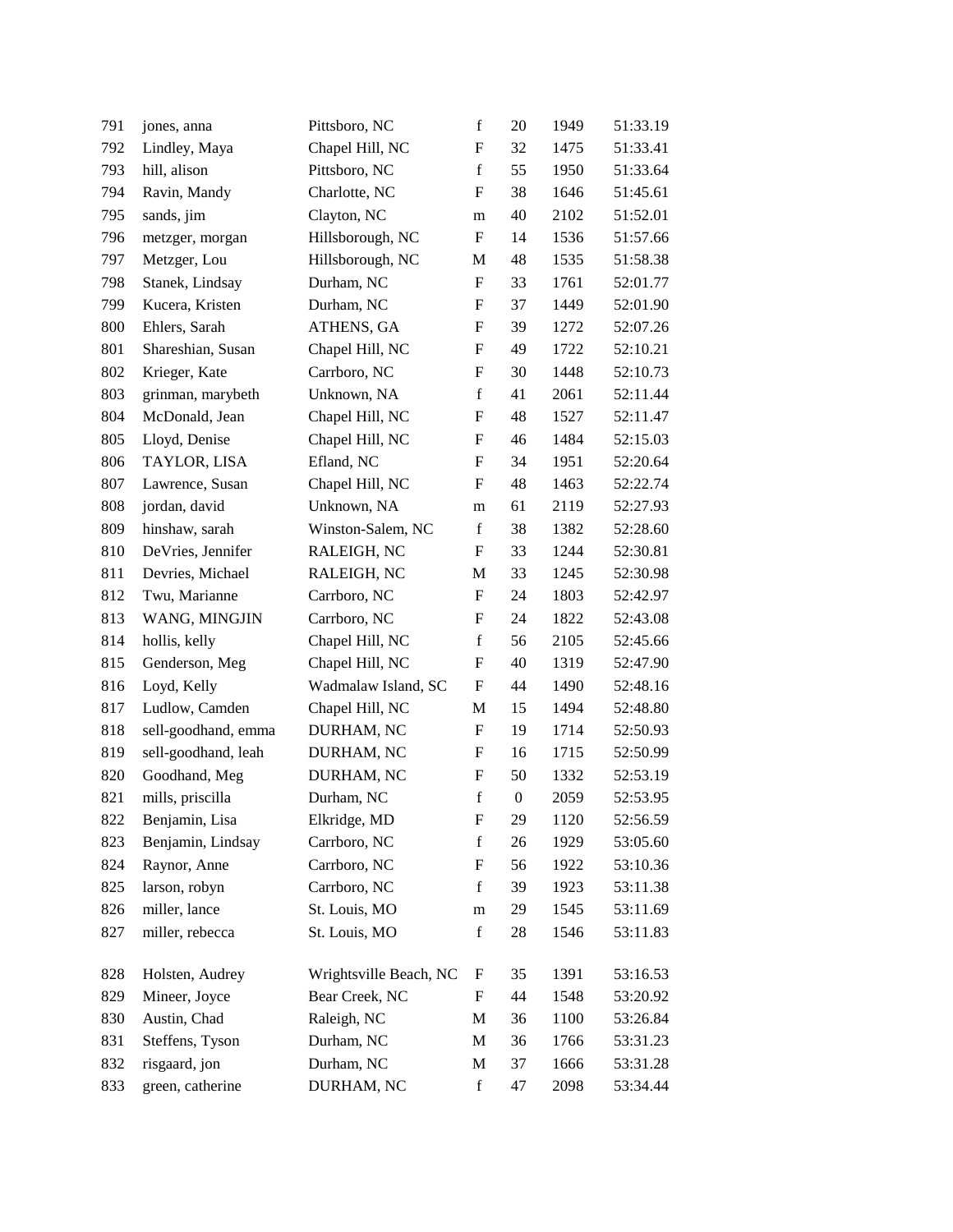| 834 | Wertley-Rotenberry, Julia Chapel Hill, NC |                    | ${\rm F}$                 | 38 | 1963 | 53:34.75 |
|-----|-------------------------------------------|--------------------|---------------------------|----|------|----------|
| 835 | Norry, Carrie                             | Bethesda, MD       | ${\bf F}$                 | 38 | 1590 | 53:36.16 |
| 836 | Sears, Emily                              | Chapel Hill, NC    | ${\bf F}$                 | 25 | 1711 | 53:36.61 |
| 837 | ganzi, julia                              | Chapel Hill, NC    | $\mathbf f$               | 17 | 1317 | 53:45.64 |
| 838 | Wiley, Justin                             | Carrboro, NC       | M                         | 31 | 1845 | 53:45.71 |
| 839 | Pardington, Joseph                        | Chapel Hill, NC    | M                         | 46 | 1606 | 53:51.82 |
| 840 | Nolting, Jessica                          | Chapel Hill, NC    | ${\rm F}$                 | 13 | 1588 | 53:57.41 |
| 841 | Cushing, Amber                            | Chapel Hill, NC    | ${\bf F}$                 | 27 | 1234 | 53:57.84 |
| 842 | sampson, johanna                          | Chapel Hill, NC    | F                         | 31 | 1689 | 54:00.58 |
| 843 | Larson, John                              | DURHAM, NC         | M                         | 63 | 1460 | 54:01.05 |
| 844 | Thomas, Brandon                           | Carrboro, NC       | M                         | 31 | 1793 | 54:04.10 |
| 845 | goss, paige                               | Durham, NC         | $\mathbf f$               | 29 | 2051 | 54:08.63 |
| 846 | hudson, courtney                          | Durham, NC         | $\mathbf f$               | 35 | 2049 | 54:08.69 |
| 847 | Sanchez, Kelly                            | Durham, NC         | ${\bf F}$                 | 41 | 1692 | 54:09.71 |
| 848 | Sanchez, Ruben                            | Durham, NC         | M                         | 42 | 1693 | 54:09.85 |
| 849 | larson, anna                              | DURHAM, NC         | ${\rm F}$                 | 31 | 1459 | 54:11.78 |
| 850 | collinson, mary                           | Unknown, NA        | $\mathbf f$               | 50 | 2063 | 54:21.04 |
| 851 | hill, nyva                                | Chapel Hill, NC    | $\mathbf f$               | 56 | 2103 | 54:21.24 |
| 852 | Rodrique, Penny                           | Pass Christian, MS | F                         | 47 | 1672 | 54:26.36 |
| 853 | Philips, Eileen                           | Durham, NC         | F                         | 34 | 1621 | 54:32.91 |
| 854 | Graham, Tricia                            | CARY, NC           | ${\bf F}$                 | 45 | 1339 | 54:36.22 |
| 855 | wray, nicole                              | Chapel Hill, NC    | $\mathbf f$               | 35 | 2122 | 54:49.26 |
| 856 | Charles, Deidre                           | Silver Spring, MD  | ${\bf F}$                 | 33 | 1180 | 54:51.05 |
| 857 | grobin, eli                               | Chapel Hill, NC    | m                         | 13 | 1895 | 54:51.55 |
| 858 | Quick, Nicholas                           | DURHAM, NC         | M                         | 32 | 1640 | 54:56.46 |
| 859 | Kitterman, Nancy                          | Chapel Hill, NC    | ${\rm F}$                 | 49 | 1942 | 55:00.72 |
| 860 | Hadler, Wayne                             | Carrboro, NC       | M                         | 55 | 1348 | 55:09.79 |
| 861 | Colburn, Kate                             | Carrboro, NC       | ${\bf F}$                 | 53 | 1196 | 55:10.27 |
| 862 | Herndon, Nico                             | Durham, NC         | M                         | 12 | 1907 | 55:10.28 |
| 863 | Weber, Abby                               | Chapel Hill, NC    | ${\rm F}$                 | 26 | 1827 | 55:16.99 |
| 864 | Faulkner, Betsy                           | Chapel Hill, NC    | ${\bf F}$                 | 58 | 1286 | 55:18.94 |
| 865 | Pooley, Paul                              | Durham, NC         | ${\bf m}$                 | 54 | 1906 | 55:47.63 |
| 866 | Martin, Jenn                              | Chapel Hill, NC    | ${\bf F}$                 | 26 | 1510 | 56:07.92 |
| 867 | Williams, Zeb                             | Durham, NC         | M                         | 11 | 1856 | 56:08.46 |
| 868 | Weseman, Judy                             | Chapel Hill, NC    | $\boldsymbol{\mathrm{F}}$ | 58 | 1836 | 56:16.70 |
| 869 | Crum, Andrew                              | New Bern, NC       | M                         | 17 | 1224 | 56:18.42 |
| 870 | WITTKOWSKY, STEPH Chapel Hill, NC         |                    | M                         | 71 | 1860 | 56:23.69 |
| 871 | Hetherington, Emily                       | ATHENS, GA         | ${\rm F}$                 | 24 | 1380 | 56:24.95 |
| 872 | safir, melanie                            | Carrboro, NC       | $\mathbf f$               | 33 | 1958 | 56:29.58 |
| 873 | Etter, Lori                               | DURHAM, NC         | $\mathbf f$               | 40 | 2057 | 56:32.41 |
| 874 | Powell, Jaime                             | Carrboro, NC       | F                         | 31 | 1633 | 56:35.00 |
| 875 | Hessling, Victoria                        | Greensboro, NC     | ${\rm F}$                 | 45 | 1379 | 56:42.68 |
| 876 | Miller, Amanda                            | Franklin, TN       | ${\rm F}$                 | 40 | 1542 | 56:52.03 |
|     |                                           |                    |                           |    |      |          |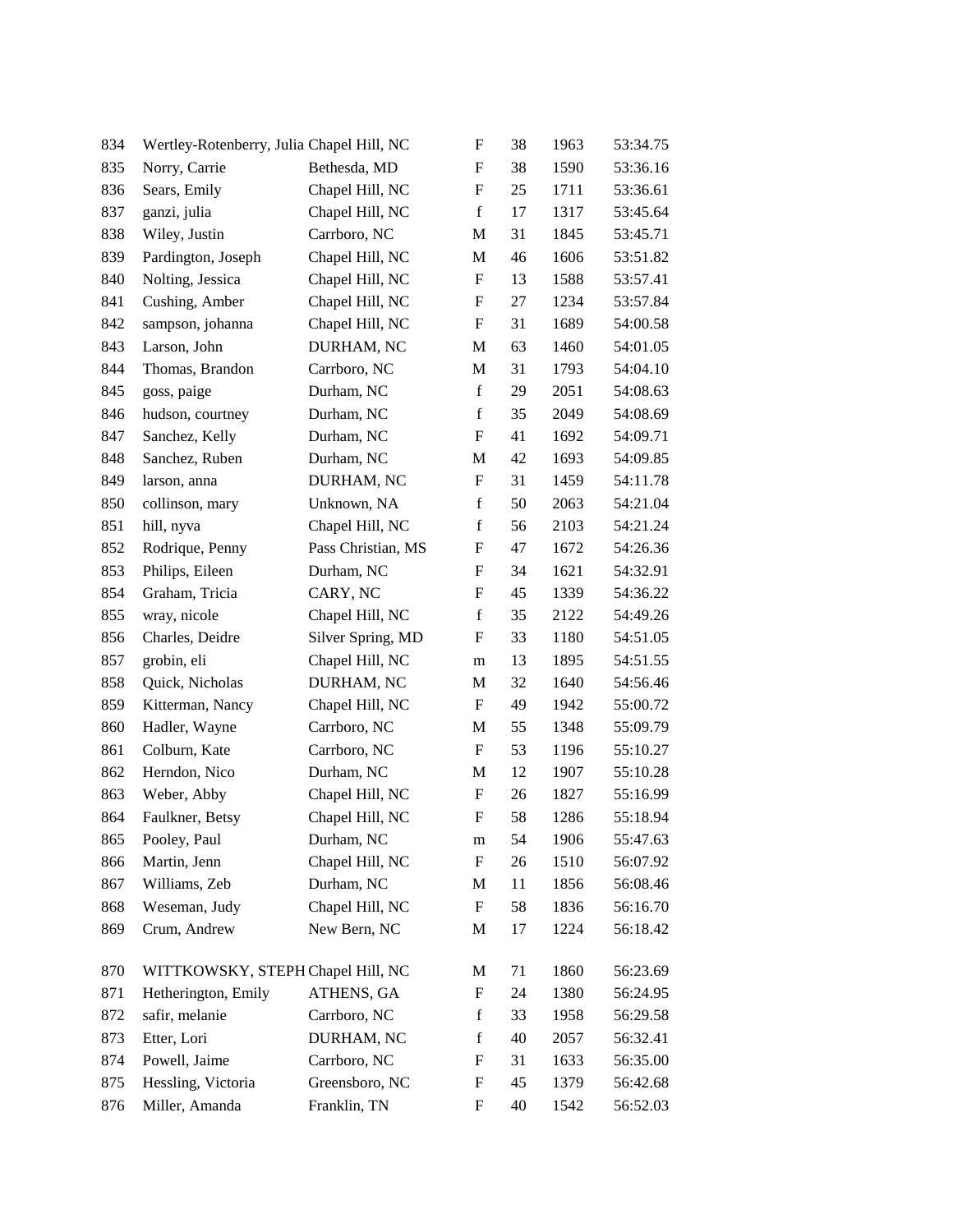| 877 | Fagan, Catherine     | Efland, NC          | ${\rm F}$                 | 34 | 1284 | 56:56.30   |
|-----|----------------------|---------------------|---------------------------|----|------|------------|
| 878 | gallagher, cassandra | Durham, NC          | $\mathbf f$               | 40 | 1936 | 56:58.40   |
| 879 | Granda, Kaitlyn      | Chapel Hill, NC     | $\mathbf F$               | 46 | 1340 | 57:11.56   |
| 880 | Scott, Hillary       | Chapel Hill, NC     | F                         | 20 | 1709 | 57:14.61   |
| 881 | Kilby, Joseph        | DURHAM, NC          | M                         | 46 | 1900 | 57:22.90   |
| 882 | Pesetski, Christine  | Durham, NC          | $\boldsymbol{\mathrm{F}}$ | 34 | 1617 | 57:37.40   |
| 883 | Nevins, Joe          | Chapel Hill, NC     | М                         | 62 | 1579 | 57:46.09   |
| 884 | Thornhill, Anne      | Durham, NC          | $\mathbf F$               | 32 | 1798 | 57:49.29   |
| 885 | Lapham, Laura        | Tallahassee, FL     | F                         | 34 | 1458 | 57:56.69   |
| 886 | Robinson, Donita     | Durham, NC          | F                         | 41 | 1670 | 57:57.11   |
| 887 | Kilby, Jill          | DURHAM, NC          | $\mathbf f$               | 41 | 1899 | 57:57.54   |
| 888 | Lapham, Brian        | Durham, NC          | M                         | 37 | 1457 | 57:57.92   |
| 889 | Peterson, Chris      | Hillsborough, NC    | $\boldsymbol{\mathrm{F}}$ | 40 | 1618 | 58:08.68   |
| 890 | Stephens, Katherine  | Durham, NC          | F                         | 33 | 1771 | 58:08.75   |
| 891 | Deignan, Erin        | Carrboro, NC        | F                         | 31 | 1240 | 58:13.10   |
| 892 | Harrewijn, Alma      | Pittsboro, NC       | ${\rm F}$                 | 50 | 1357 | 58:16.07   |
| 893 | Wofford, Jan         | Jackson, MS         | F                         | 55 | 1863 | 58:20.85   |
| 894 | MacGregor, Lianne    | Chapel Hill, NC     | $\boldsymbol{\mathrm{F}}$ | 50 | 1499 | 58:20.88   |
| 895 | MacGregor, Hugh      | Chapel Hill, NC     | M                         | 56 | 1498 | 58:22.28   |
| 896 | Lewis, Erica         | Chapel Hill, NC     | F                         | 45 | 1471 | 58:24.00   |
| 897 | Bassil, Allie        | Durham, NC          | F                         | 18 | 1111 | 58:26.68   |
| 898 | Whynman, Teri        | Durham, NC          | F                         | 43 | 1934 | 58:29.21   |
| 899 | Anthony, Laura       | Durham, NC          | ${\rm F}$                 | 26 | 1095 | 58:43.39   |
| 900 | reder, candice       | Chapel Hill, NC     | $\mathbf f$               | 26 | 2018 | 58:44.95   |
| 901 | flynn, nicola        | Durham, NC          | $\mathbf f$               | 30 | 2066 | 58:57.33   |
| 902 | Butzen, Martin       | Chicago, IL         | M                         | 59 | 1166 | 58:57.88   |
| 903 | Williams, Ida        | Durham, NC          | F                         | 10 | 1850 | 59:00.68   |
| 904 | Williams, Lucy       | Durham, NC          | $\boldsymbol{\mathrm{F}}$ | 9  | 1852 | 59:01.52   |
| 905 | Williams, Mark       | Durham, NC          | M                         | 46 | 1853 | 59:02.04   |
| 906 | Hart, Robert         | Chapel Hill, NC     | M                         | 56 | 1361 | 59:16.86   |
| 907 | Hart, Lauren         | Chapel Hill, NC     | $\mathbf F$               | 25 | 1360 | 59:16.92   |
| 908 | Kott, Rhonda         | Chapel Hill, NC     | F                         | 45 | 1446 | 59:18.46   |
| 909 | supples, crissy      | Chapel Hill, NC     | $\mathbf f$               | 30 | 2114 | 59:21.31   |
| 910 | inselmann, jordan    | Unknown, NA         | $\mathbf f$               | 31 | 2115 | 59:22.12   |
| 911 | Morelli, Kaitlin     | Greensboro, NC      | F                         | 22 | 1558 | 59:24.18   |
| 912 | Morelli, Nana        | Chapel Hill, NC     | F                         | 51 | 1559 | 59:24.51   |
| 913 | bean, chuck          | Arlington, VA       | m                         | 45 | 2099 | 59:25.44   |
| 914 | cook, kristen        | Mebane, NC          | $\mathbf f$               | 22 | 2101 | 59:30.72   |
| 915 | Locklear, Jennifer   | Roxboro, NC         | F                         | 40 | 1487 | 59:37.91   |
| 916 | Moore, Andrea        | Chapel Hill, NC     | F                         | 30 | 1555 | 59:45.36   |
| 917 | West, Tracey         | Chapel Hill, NC     | F                         | 56 | 1838 | 59:57.66   |
| 918 | Yu, Jackie           | Manhattan Beach, CA | M                         | 59 | 1881 | 1:00:01.78 |
| 919 | Suh, Inhi            | Durham, NC          | F                         | 34 | 1782 | 1:00:10.09 |
| 920 | Anscher, Matthew     | Chapel Hill, NC     | M                         | 26 | 1090 | 1:00:14.52 |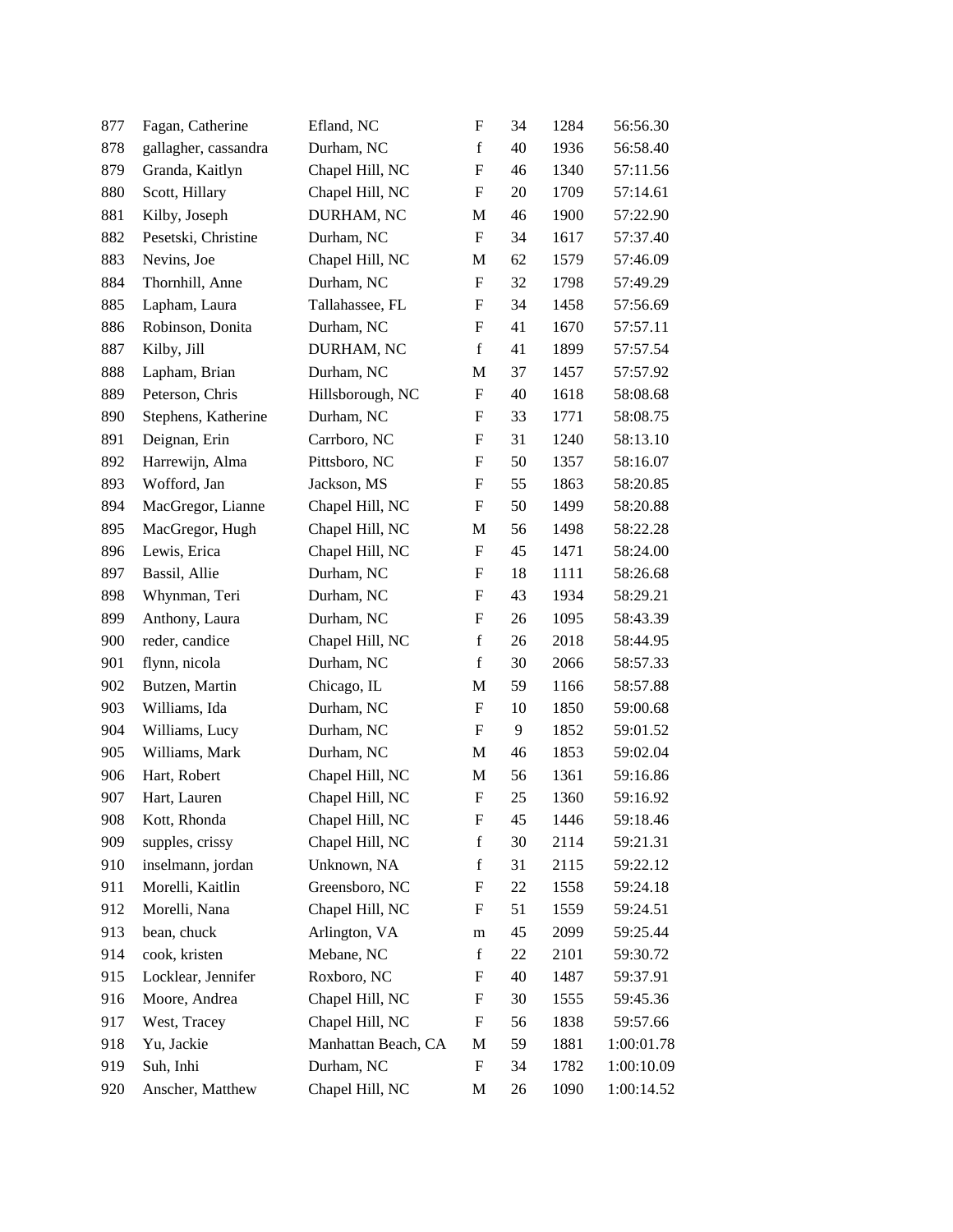| 921 | Ervin, Michael        | DURHAM, NC          | M                | 51     | 1280 | 1:00:27.22 |
|-----|-----------------------|---------------------|------------------|--------|------|------------|
| 922 | Ervin, Terry          | DURHAM, NC          | F                | 50     | 1281 | 1:00:27.31 |
| 923 | Kern, Claire          | Chapel Hill, NC     | $\mathbf F$      | 11     | 1980 | 1:00:30.71 |
| 924 | watkins, olivia       | Unknown, NA         | $\mathbf f$      | 15     | 2039 | 1:00:31.46 |
| 925 | schiff, daniel        | Ocean City, NJ      | m                | 65     | 1701 | 1:00:31.49 |
| 926 | Emshoff, Margie       | Chapel Hill, NC     | $\mathbf f$      | 64     | 1276 | 1:00:47.60 |
| 927 | tyler, logan          | Chapel Hill, NC     | $\mathbf f$      | 19     | 1945 | 1:00:51.33 |
| 928 | Tyler, Eileen         | Chapel Hill, NC     | $\boldsymbol{F}$ | 57     | 1944 | 1:00:56.72 |
| 929 | baker, lauren         | Bethesda, MD        | $\mathbf f$      | 10     | 2109 | 1:01:07.81 |
| 930 | Tucker, Thomas        | Carrboro, NC        | M                | 54     | 1953 | 1:01:12.75 |
| 931 | Bachman, Jennifer     | Bahama, NC          | $\mathbf F$      | 43     | 1102 | 1:01:15.74 |
| 932 | baker, drew           | Bethesda, MD        | m                | 99     | 2111 | 1:01:17.00 |
| 933 | Morano, Sheri         | Chapel Hill, NC     | $\mathbf F$      | 34     | 1557 | 1:01:31.57 |
| 934 | Filip, Rachel         | Durham, NC          | F                | 25     | 1291 | 1:01:51.18 |
| 935 | Starkey, Sarah        | Raleigh, NC         | F                | 27     | 1763 | 1:01:51.21 |
| 936 | Nicotra, Emilie       | hamden, CT          | ${\rm F}$        | 39     | 1584 | 1:01:53.27 |
| 937 | Spinillo, Patti Jean  | <b>GRAHAM, NC</b>   | F                | 45     | 1758 | 1:01:53.75 |
| 938 | Sztukowski, Christina | Chapel Hill, NC     | F                | 16     | 1786 | 1:02:14.76 |
| 939 | Sztukowski, Buzz      | Chapel Hill, NC     | m                | 54     | 1785 | 1:02:15.04 |
| 940 | Yu, Doris             | Manhattan Beach, CA | F                | 58     | 1880 | 1:02:19.21 |
| 941 | rudansky, meg         | Sag Harbor, NY      | $\mathbf f$      | 55     | 1974 | 1:02:21.13 |
| 942 | Cook, Camden          | Carrboro, NC        | F                | 42     | 1919 | 1:02:32.69 |
| 943 | Clifford, Joan        | Durham, NC          | F                | 42     | 1918 | 1:02:32.78 |
| 944 | Shelton, Maggie       | Durham, NC          | F                | 48     | 1726 | 1:03:24.95 |
| 945 | Schmid, Katie         | Glen Allen, VA      | F                | 49     | 1703 | 1:03:25.08 |
| 946 | Clayton, rebecca      | Durham, NC          | ${\rm F}$        | 32     | 1191 | 1:03:44.63 |
| 947 | elramly, yasmine      | Durham, NC          | $\mathbf f$      | 33     | 2047 | 1:03:49.56 |
| 948 | Drake, Ann            | Chapel Hill, NC     | ${\rm F}$        | 65     | 2048 | 1:03:55.76 |
| 949 | gill, sandeep         | Unknown, NA         | m                | 12     | 2131 | 1:05:05.83 |
| 950 | Rowe, Danny           | Durham, NC          | M                | 39     | 1680 | 1:05:06.34 |
| 951 | Rowe, Jude            | Durham, NC          | M                | 9      | 1681 | 1:05:06.56 |
| 952 | Coyle, Thomas         | Durham, NC          | М                | 34     | 1213 | 1:05:11.15 |
| 953 | grobin, christina     | Chapel Hill, NC     | $\mathbf f$      | 45     | 1894 | 1:05:29.64 |
| 954 | mclaurin, melissa     | Hillsborough, NC    | $\mathbf f$      | 45     | 1531 | 1:05:51.10 |
| 955 | Porter, Tom           | Hillsborough, NC    | M                | 48     | 1631 | 1:05:55.74 |
| 956 | Conolly, Anne         | Chapel Hill, NC     | ${\rm F}$        | 12     | 1201 | 1:06:26.27 |
| 957 | Allen, Sara           | <b>GRAHAM, NC</b>   | F                | 41     | 1080 | 1:06:45.05 |
| 958 | Kimbell, Julie        | Chapel Hill, NC     | F                | 49     | 1435 | 1:06:46.11 |
| 959 | Conolly, Rory         | Chapel Hill, NC     | M                | 61     | 1202 | 1:07:14.05 |
| 960 | tyndall, william      | Chapel Hill, NC     | m                | $\tau$ | 2016 | 1:07:44.48 |
| 961 | tyndall, beverley     | Chapel Hill, NC     | $\mathbf f$      | 43     | 2017 | 1:07:53.25 |
| 962 | howard, chanell       | Carrboro, NC        | $\mathbf f$      | 26     | 1912 | 1:07:57.34 |
| 963 | howard, samantha      | Carrboro, NC        | $\mathbf f$      | 20     | 1911 | 1:07:57.42 |
| 964 | Dessauer, Betsy       | DURHAM, NC          | F                | 41     | 1243 | 1:08:32.30 |